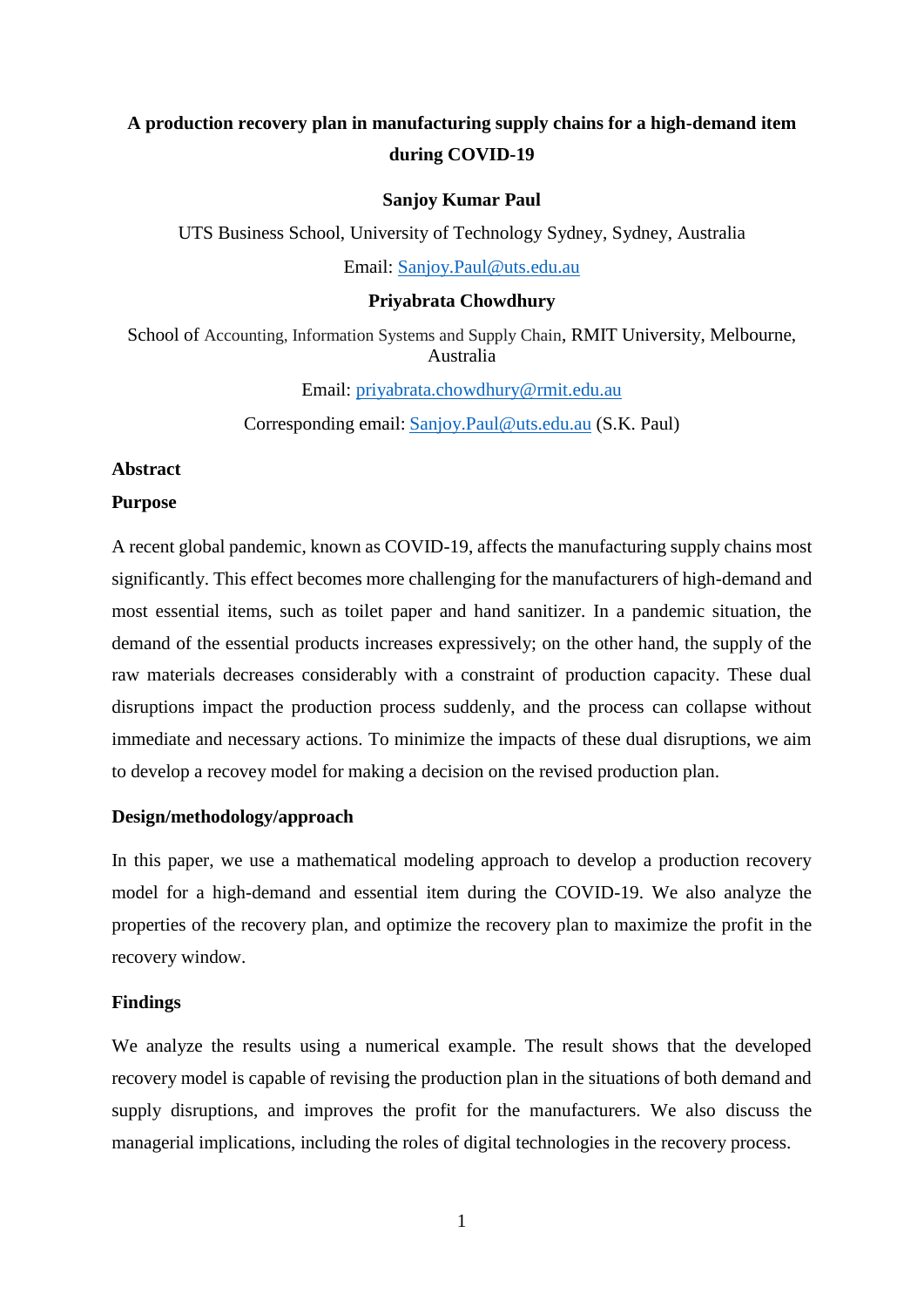## **Originality/value**

This model, which is a novel contribution to the literature, will help decision-makers of highdemand and essential items to make an accurate and prompt decision in designing the revised production plan to recover during a pandemic, like COVID-19.

**Keywords:** Recovery plan; mathematical model; pandemic; COVID-19; supply chains; digital technologies.

## **1. Introduction**

Statistics show a strong increasing trend of unexpected and catastrophic events that firms have experienced in the recent past. For example, according to a recent report (Elliott, Thomas and Muhammad, 2019), recording and reporting of such incidents by organizations at its highest level – 76.7 percent – in the last years. These events, which are popularly known as disruptions (Tang, 2006; Chen, Sohal and Prajogo, 2013), range from less severe to more severe (Pavlov, Ivanov, Werner, *et al.*, 2019). These disruptions have substantial negative consequences on the return on sales, return on profit, stock return, brand image, employment in the firms, buyers' safety and overall supply chain performance (Hendricks and Singhal, 2003, 2005; Zsidisin, 2003; Thun and Hoenig, 2011; Chowdhury, Lau and Pittayachawan, 2019; Elliott, Thomas and Muhammad, 2019). All these negative consequences are the results of immediate impacts on the supply chain network as one or more components of the network, such as supply, production, distribution or transportation links, become unavailable (Norrman and Jansson, 2004; Shao, 2012; Hishamuddin, Sarker and Essam, 2014; Vergragt, Akenji and Dewick, 2014; Fan and Stevenson, 2018; Ivanov, 2020a). While firms are struggling to manage these firm-or supply chain-specific disruptions, they also have been increasingly experiencing extraordinary outbreaks such as epidemics or pandemics. For example, 1438 epidemics have been reported by the World Health Organization (WHO) between 2010 and 2018 (Hudecheck *et al.*, 2020). The impact of these major outbreaks are more severe for their unique features such as long term existence of the disruptions, ripple effect on other activities, i.e., disruption propagations, high uncertainty and simultaneous impacts on supply, demand, and infrastructure (Choi, 2020; Ivanov, 2020a).

Most recently, since December 2019, firms have been experiencing the major extraordinary outbreak of acute respiratory syndrome coronavirus 2 (SARS-CoV-2), also known as COVID-19. Almost all the nations of the world have affected by this outbreak; hence, WHO declared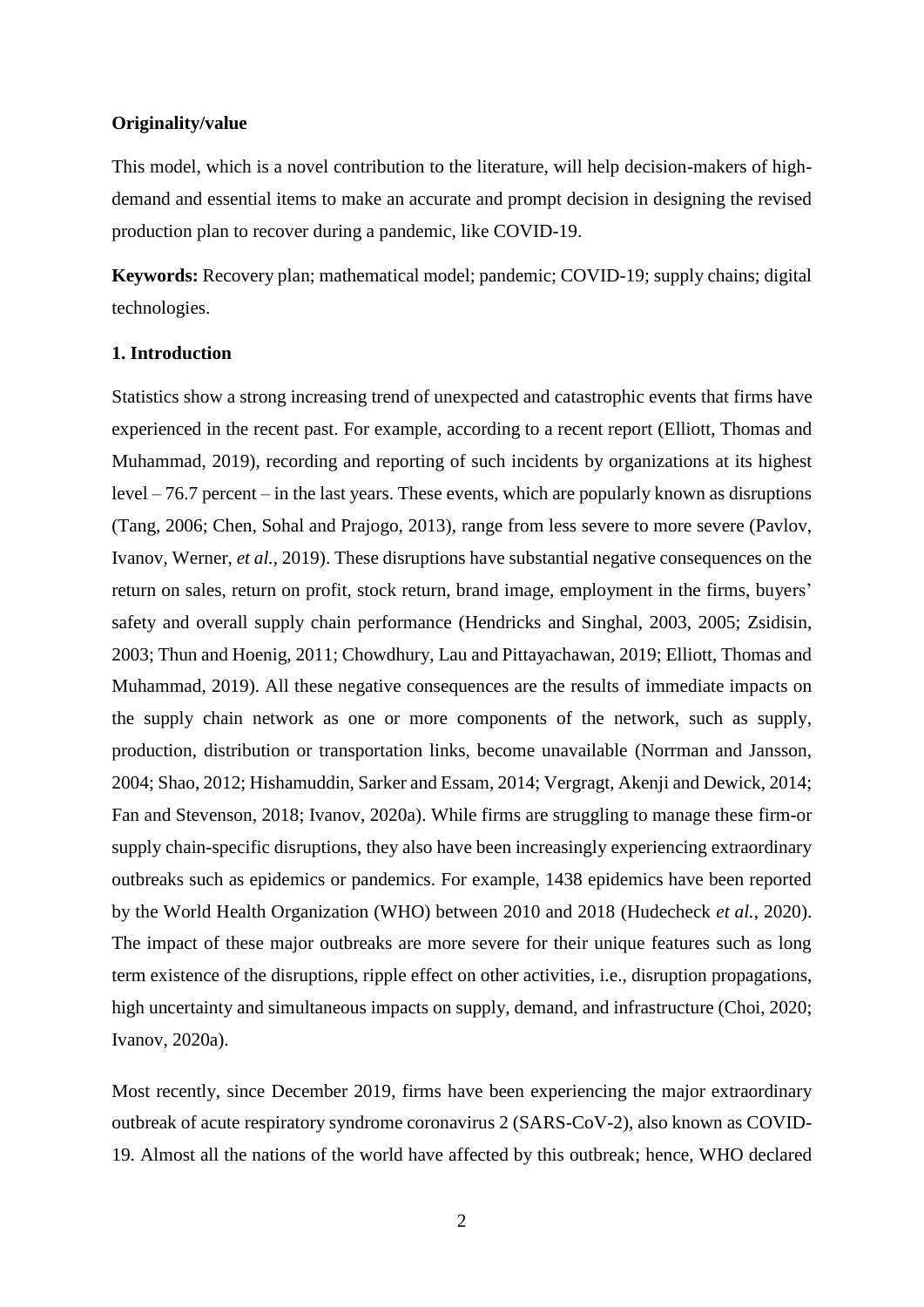this COVID-19 as a pandemic on 11 March 2020 (WHO, 2020). The current impact of this outbreak on the manufacturing firms is already very severe and medium-to-long-term impacts are predicted to be higher than that of any other previous major outbreaks such as 2003 SARS and 2009 H1N1 (Haren and Simchi-Levi, 2020; Koonin, 2020; Laing, 2020; Mogaji, 2020). For example, all the largest 1000 companies in the world have been severely impacted as they all have multiple facilities in the quarantine areas (Linton and Vakil, 2020). Even before declaring this outbreak as a pandemic, production and material supply of 938 of the Fortune 1000 companies have been severely affected given that their tier 1 or tier 2 suppliers are located in Wuhan, China, from where it is generally believed that the COVID-19 originates (Fortune, 2020). Moreover, the severe spread of the virus into Europe and the United States has blocked the movement of the products and materials worldwide (Lee *et al.*, 2020). As such, it has become extremely challenging to continue the operations of supply chains as the operations of some parts of the supply chain has stopped (Breen and Hannibal, 2020; Ivanov, 2020b). While almost all manufacturing firms across various industries have affected by COVID-19 (Linton and Vakil, 2020), the specific nature of the effects varies depending on the nature of the products, e.g., high-demand items or low-demand items. For example, the demand of some products such as toilet paper, hand wash and sanitizers, food items, and medicines goes up expressively while the demand of some other products such as garments and sports items fall drastically (Bagshaw and Powell, 2020; Haren and Simchi-Levi, 2020). During a pandemic, the impacts on the high-demand items are more immediate and visible, given that these products are essential for daily life and, in some cases, for survival (Koyuncu and Erol, 2010; Dasaklis, Pappis and Rachaniotis, 2012; Ivanov, 2020b). Moreover, while firms experience an immediate and sharp increase in demand for these products, they also face a substantial shortage of raw material supply during this pandemic (Ivanov, 2020a; Koonin, 2020; Linton and Vakil, 2020).

Just take an example of a Nowra-based Australian hand sanitizer manufacturing company, Nowchem, which faces both supply and demand disruptions during this COVID-19. While just a few months ago, from December 2019 to February 2020, the company faced a financial hit due to South Coast Bushfire; the company faced unprecedented demand of its product both locally and globally during early March in the face of COVID-19 (Clifford and Huntsdale, 2020). The company ramps up production by utilizing its full capacity and increasing the working and overtime hours of the staffs. However, soon after increasing its capacity, the company started facing shortages of required raw materials such as alcohol, bottles, caps,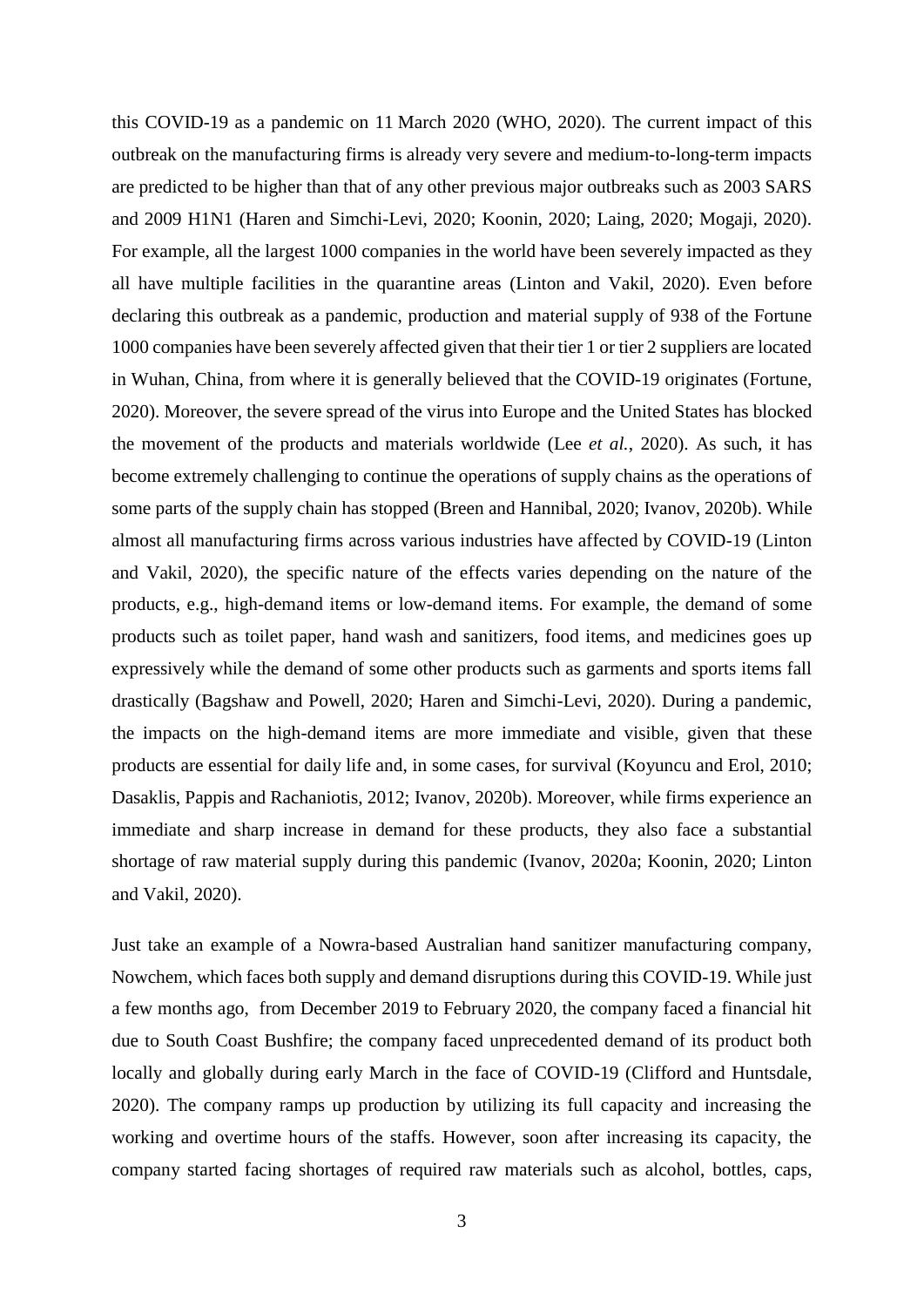labels, and other ingredients (Alexander, 2020). In fact, not only Nowchem, three-quarters of Australian hand-sanitizer manufacturers reported shortages of key materials such as ethanol, bottle pumps, and sprays. In contrast, more than 50 percent reported shortages of gelling agents, bottles, and pouches (Alexander, 2020). By mid-April of 2020, Nowchem had to stop the production of hand sanitizer due to the shortage of thickening agents. Even, according to the same article (Alexander, 2020), before the complete shutdown of production, the company had been producing 60 percent of its total capacity, 60,000 liters out of 100,000 liters per week. Because of having both supply and demand disruptions, the manufacturing company, Nowchem, should formulate appropriate strategies and recovery plan to recover from this unprecedented event. On the other hand, current literature on disruption recovery strategies and modeling considering an epidemic or pandemic outbreak is mostly limited to humanitarian logistics (Ivanov, 2020a). Therefore, these studies are unable to provide appropriate production recovery model and strategies for commercial products and their supply chains. Considering the inadequacy of research on production recovery modeling considering a major outbreak, this study investigates the following research questions.

- i. How can manufacturers make an optimal decision on their production recovery to tackle both supply and demand disruptions caused by a major epidemic or pandemic outbreak like COVID-19?
- ii. What are the managerial implications of the developed recovery model?

For answering the above questions, this study develops a mathematical model considering both supply and demand disruptions and optimizes the revised production plan in the recovery window. Using a numerical example, this study demonstrates how the model is capable of optimizing the recovery plan for better tackling the disruption. We simultaneously consider both demand-side disruptions, i.e., sudden demand spikes, and supply-side disruptions, i.e., shortage of material supply, of manufacturing companies. Given that manufacturers of a highdemand item are currently facing both supply shortage and demand boost (Ivanov, 2020a; Lee *et al.*, 2020), it is essential, as well as practical, to consider both the disruptions. In line with the nature of the problem, we also consider the combination of two strategies, increasing production capacity and enhancing raw material supply using emergency sourcing and strong collaboration. Using dual strategies in the presence of dual disruptions makes the model robust and practical (Lücker, Seifert and Biçer, 2019). The main contributions of this study can be summarized as follows.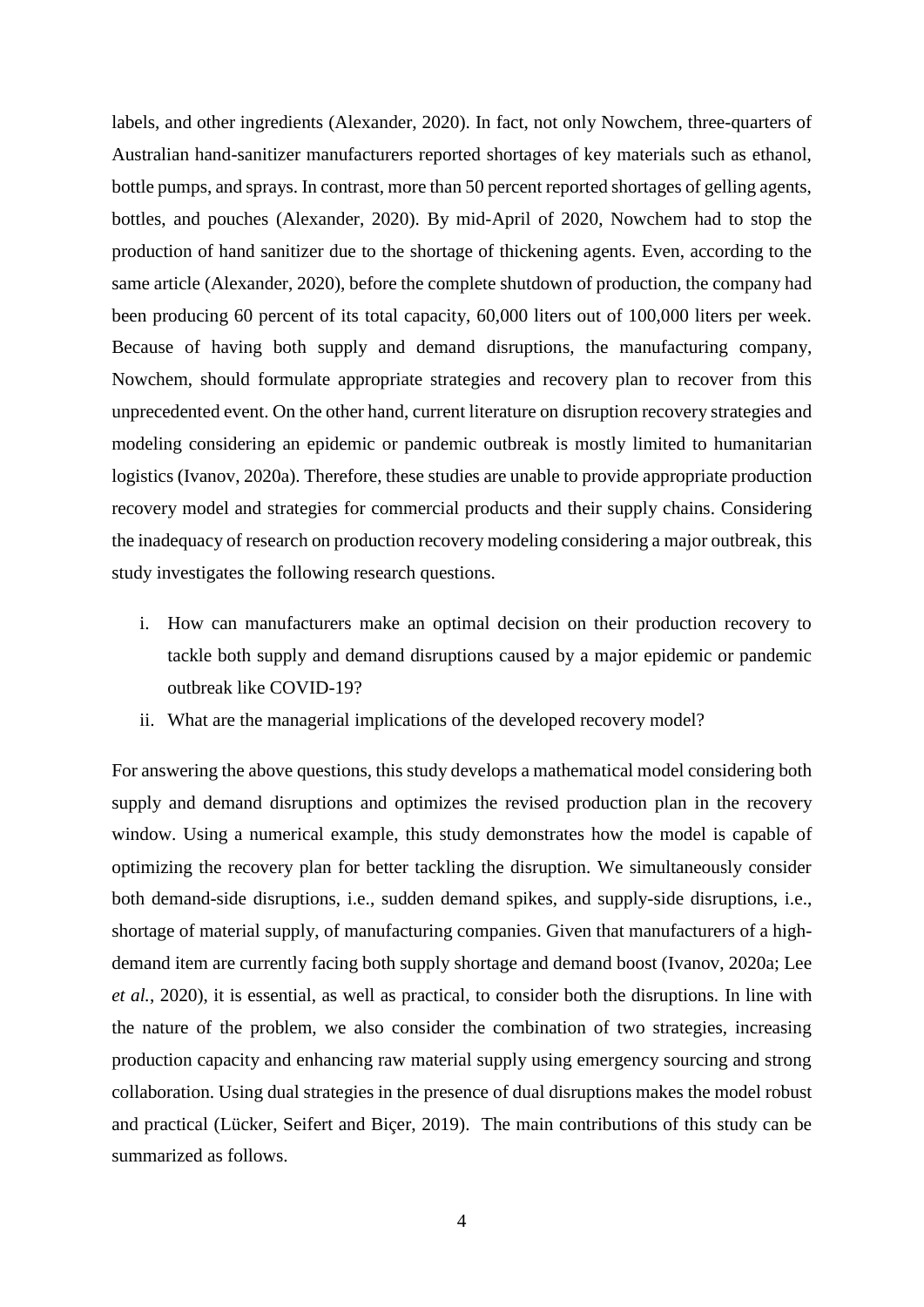- i. Developing a mathematical model for production recovery considering the impacts of a pandemic such as COVID-19.
- ii. Considering dual disruptions such as increasing demand and shortage of raw material supply in the recovery model.
- iii. Analyzing the properties of the model and discussing managerial implications.

The remainder of the paper is organized as follows. Section 2 provides the disruption literature with a focus on major outbreaks and recovery modeling. Section 3 describes the problem and presents the model. The results of the model are analyzed using a numerical example in Section 4 and discussed in Section 5. Managerial implications for the practitioners and contribtions of the study findings are discussed in Section 6. The paper is concluded by summarizing the main insights and outlining the agenda for future research in Section 7.

# **2. Literature review**

#### **2.1 Disruptions and major outbreaks**

It has been reported that the recovery plan for supply chain disruptions varies based on the severity of supply chain disruptions. For example, the recovery plan of less severe and more severe supply chain disruptions is different (Pavlov, Ivanov, Werner, *et al.*, 2019). At the same time, firms need to make a different and more robust plan for an extraordinary supply chain disruption like COVID-19 (Ivanov, 2020a; Ivanov and Dolgui, 2020b). While firms have experience more than 1400 epidemic outbreaks in last ten years, each of which significantly affected operations and productivity of impacted supply chain of commercial products (Blos and Wee, 2020), till to date the research on epidemic outbreaks mostly focused on humanitarian logistics (Ivanov, 2020a). A systematic literature review on the epidemic outbreaks (Dasaklis, Pappis and Rachaniotis, 2012) report that research in this area mostly consider humanitarian logistics to develop several models and strategies to (1) decide the location and number of centers to distribute relief; (2) assign the centers to serve populations within a geographical boundary; (3) select of optimal transportation modes for distributing aid; (4) decide optimal inventory level for commodities and supplies, and (5) formulate replenishment strategies. On the other hand, it is surprising to note that research on commercial products considering epidemic or pandemic outbreaks is scarce.

Even the studies that examine commercial products, mostly investigate the impact of the epidemic outbreaks rather than designing recovery models or strategies for different types of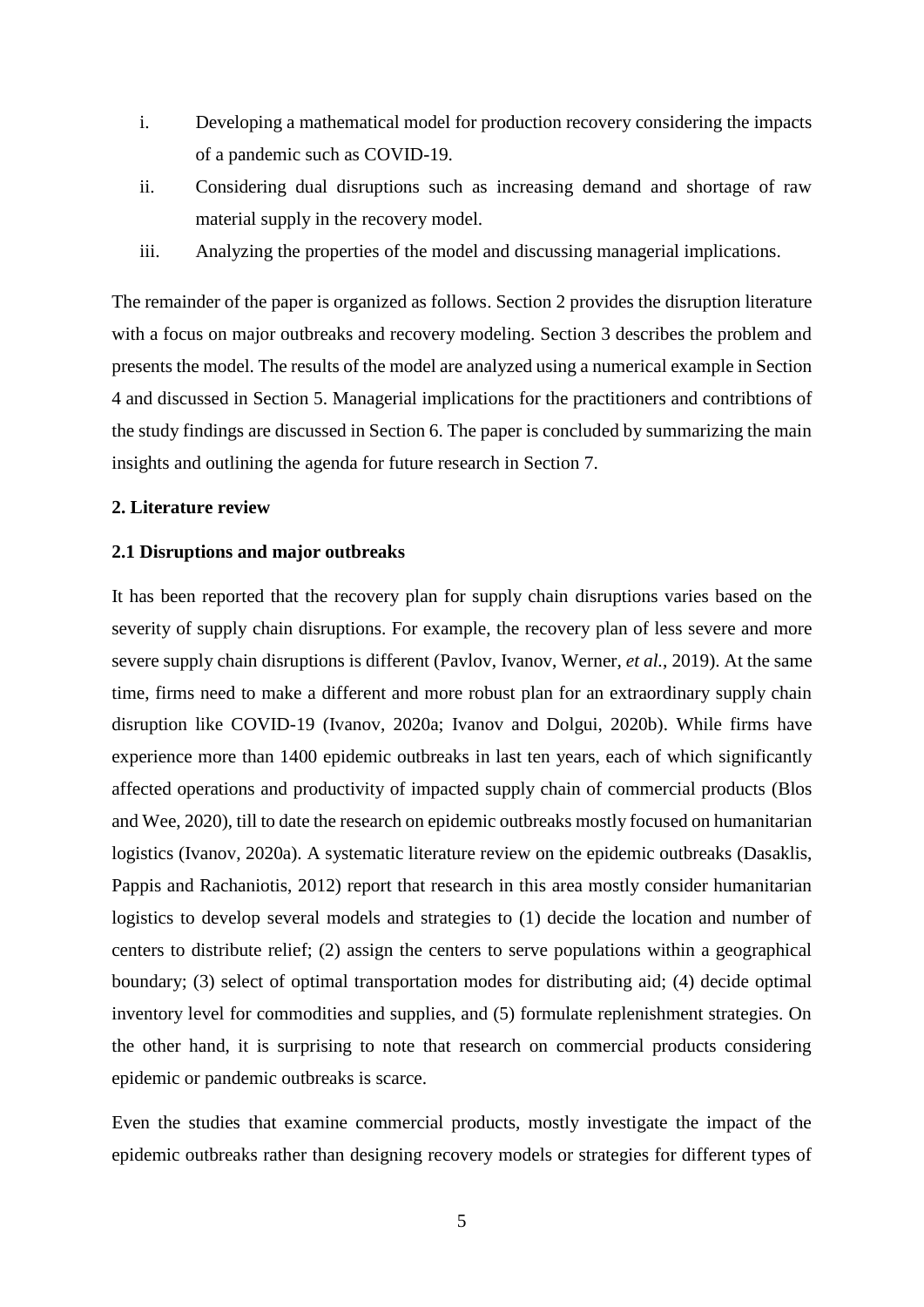products to respond to the outbreak for quick recovery. For example, the economic burden raised from the 2014 Ebola outbreak, which ranges between \$2.8 and \$32.6 billion in loss of gross domestic product (GDP) was modeled and reported in Huber, Finelli and Stevens (2018). Similarly, studies indicate the effect of the 2003 SARS outbreak on different contexts such as on the Toronto Pearson International Airport (Johanis, 2007) and the economy of Taiwan, China, and Hongkong (Chou, Kuo and Peng, 2004). In their study Chou, Kuo and Peng (2004) predict a loss of GDP of Taiwan, China, and Hongkong for 0.67, 0.20, and 1.56 percent, respectively. Using a simulation study, a recent article (Ivanov, 2020a) also predicts the impacts of COVID-19, the findings of which conclude that the closing and opening of the facilities at various nodes might become one of the most influential factors that decide the impact on the operations. Another study also suggests that the short-term impacts of COVID-19 are already more than all previous outbreaks, including SARS and Ebola, the medium to long-term impact is also predicted as very severe. Still, it is uncertain how severe it would be (Laing, 2020). Recently, Choi (2020) builds an analytical model, explicitly focusing on the distribution side of the supply chain, to show how logistics and technologies together can ensure ' bring-service-near-home' mobile operations from the 'static service operations'.

# **2.2 Disruptions and recovery modeling**

In the recent decade, many studies have been carried out on building production recovery models by considering several recovery strategies for managing disruptions. Two main reasons are repetitively mentioned why researchers predominantly focused on formulating recovery models and strategies, rather than mitigating the probability of occurrence, for disruption management. First, disruptions refer to the catastrophic events that are generally hard to predict and control; hence, impossible to eliminate from the operations (Chen, Liu and Yang, 2015; Ivanov *et al.*, 2017). Appropriate recovery strategies are more suitable for tackling these unknown risk events and for making the supply chain resilient (Peck, 2005) and viable (Ivanov, 2020b). Second, firms that failed to implement appropriate recovery strategies failed soon after the disruptions (Cerullo and Cerullo, 2004; Peck, 2005; Chen, Liu and Yang, 2015; Bao, Diabat and Zheng, 2019). For example, 80 percent of the companies experienced by disruptions failed within two years due to poor disruption recovery strategies (Cerullo and Cerullo, 2004).

In building production recovery models, disruptions in all major parts of supply chains, such as the upstream supply side, internal production side, and downstream distribution and demand management side, have been considered. Among them, supply disruptions, such as disruptions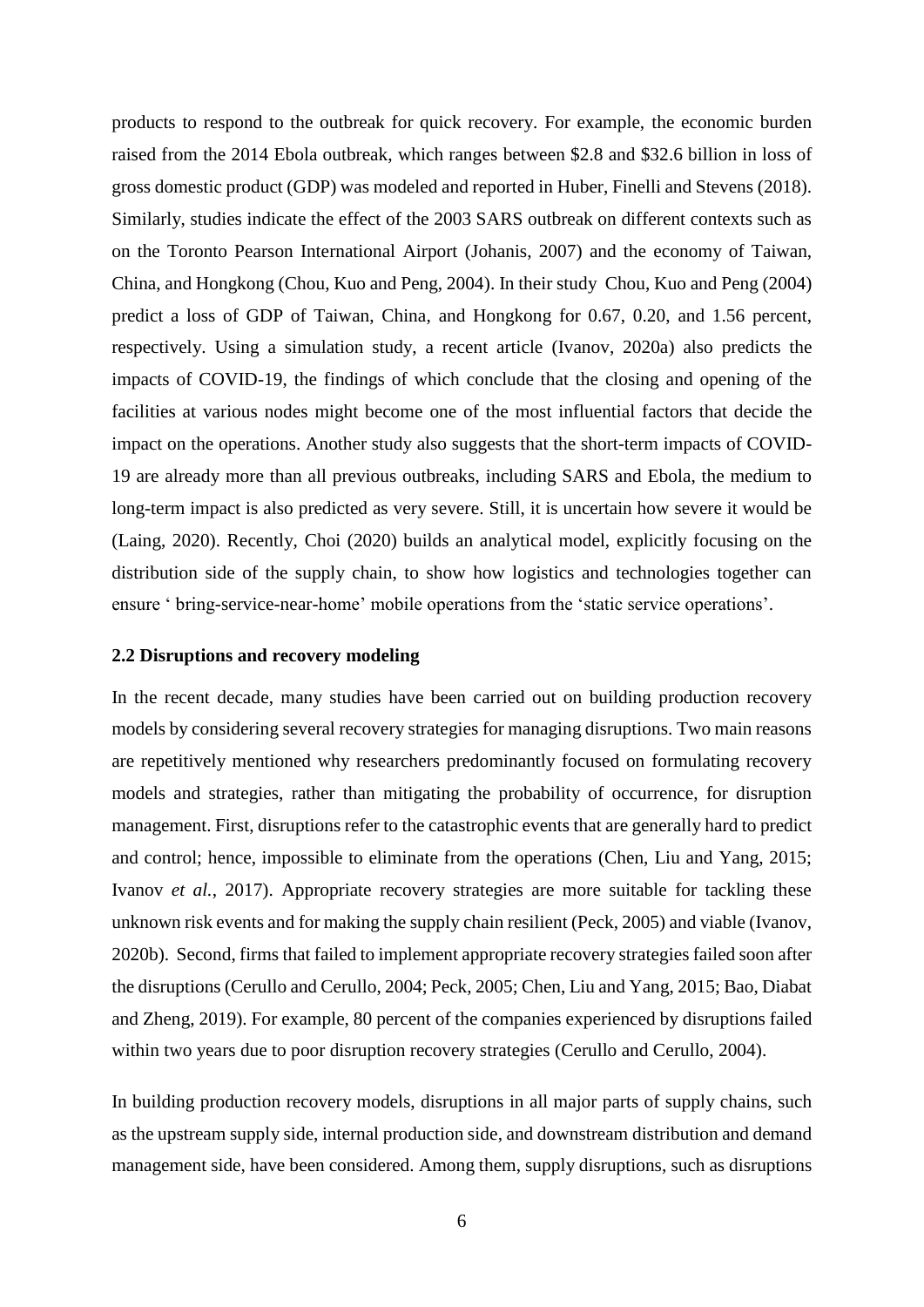in supplier facility centers due to fire and machine or system failures and in the sourcing city/country due to natural disasters, political and financial instability, have received the most attention (Shao, 2012; Shao and Dong, 2012; Pal, Sana and Chaudhuri, 2014; Silbermayr and Minner, 2014; Paul, Sarker and Essam, 2016; Darom *et al.*, 2018; Paul and Shams, 2018; Safaeian *et al.*, 2019). Disruptions in the own production facilities, such as machine breakdown, technology obsolescence or breakdown, fire, utility failure, and system damage, have also received considerable focus in building production recovery models (Hishamuddin, Sarker and Essam, 2012; S.K. Paul, Sarker and Essam, 2014; Paul, Sarker and Essam, 2015b, 2015a; Ivanov, 2019). Studies also considered demand side disruptions, such as sudden fall of customers' demand, immediate product obsolesce, in designing the recovery strategies (Asian and Nie, 2014; Sanjoy Kumar Paul, Sarker and Essam, 2014; Ali and Nakade, 2017). In addition to these three major types of disruptions in a supply chain, studies have also developed production recovery model for managing transportation and scheduling disruptions (Hishamuddin, Sarker and Essam, 2013; Fathollahi-Fard, Ranjbar-Bourani, *et al.*, 2019; Paul, Asian, *et al.*, 2019). Some researchers have also considered more than one disruptions as multiple disruptions may happen simultaneously (Ali and Nakade, 2017), or one disruption may affect numerous operational functions due to the ripple effect of supply chain disruptions (Ivanov, Sokolov and Pavlov, 2013; Ivanov, Pavlov and Sokolov, 2014). For example, studies build production recovery model in the presence of dual disruptions, such as supply and transportation disruptions (Hishamuddin, Sarker and Essam, 2015b), supply and demand disruptions (Ivanov, Pavlov and Sokolov, 2014; Sawik, 2019) and three disruptions, such as supply, demand and production disruptions (Paul, Sarker, *et al.*, 2019).

In these studies, researchers proposed several disruption recovery strategies. Among them, backorder (Hishamuddin, Sarker and Essam, 2013, 2015a, 2015b), buffer inventory or safety stock (Darom *et al.*, 2018; Paul and Shams, 2018; Lücker, Seifert and Biçer, 2019), alternative sourcing and backup suppliers (Hou, Zeng and Zhao, 2010; Paul, Sarker and Essam, 2017; Pavlov, Ivanov, Pavlov, *et al.*, 2019), leveraging collaboration and relationship with supply chain partners (Chowdhury, Lau and Pittayachawan, 2016; DuHadway, Carnovale and Hazen, 2017) appropriate compensation policy (Shao and Dong, 2012), spare/reserve capacity (Hishamuddin, Sarker and Essam, 2013; S.K. Paul, Sarker and Essam, 2014), capacity increase or expansion (Ivanov *et al.*, 2016), flexibility (Glenn Richey Jr, Skipper and Hanna, 2009), restructuring of the supply chain such as production-distribution replanning and redesign (Ivanov, Sokolov and Pavlov, 2013; Ivanov, Pavlov and Sokolov, 2014; Ivanov *et al.*, 2016)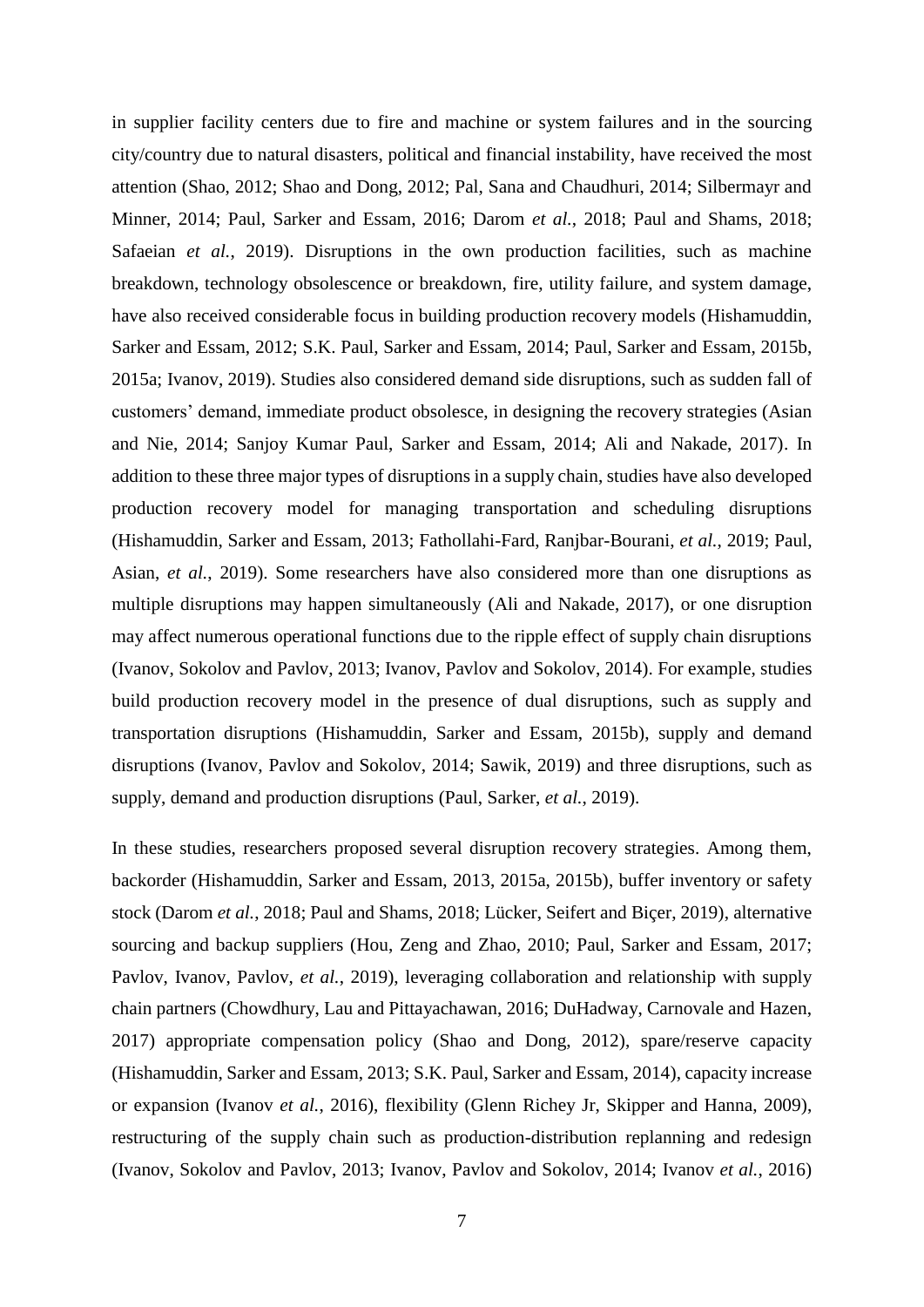are mostly used. Some studies also proposed a combination of more than one of these strategies (Shao and Dong, 2012; Hishamuddin, Sarker and Essam, 2013; Ivanov *et al.*, 2016; Lücker, Seifert and Biçer, 2019). Depending on the particular scenario and condition, one strategy may be preferred than others. For example, while backup sourcing is a preferred strategy at the beginning of a supply disruption, appropriate policy for compensating customers is more effective as time elapses (Shao and Dong, 2012). Therefore, careful selection of appropriate strategies by considering various factors such as severity, duration and area affected is essential.

## **2.3 Knowledge gap**

While existing studies made substantial contributions in the literature in managing less severe to more severe disruptions specific to a particular manufacturing company or supply chain (Pavlov, Ivanov, Werner, *et al.*, 2019), none of these studies considered extraordinary outbreaks such as epidemic or pandemic disruptions, as explained in the previous section. As a result, these production recovery models are not readily applicable to manage a pandemic disruption like COVID-19. Moreover, some of the recovery strategies considered in these studies are not applicable in a pandemic situation for high-demand items. For example, these studies mostly used backorders to develop recovery models. However, backorders are not useful for recovering from a pandemic for high-demand essential items given that quick responding to this demand is required for survival (Dasaklis, Pappis and Rachaniotis, 2012). Besides, during a pandemic situation, firms simultaneously need to enhance the supply of raw materials and production capacity to respond to the increased demand quickly. A combination of these two strategies was not considered in any of the previous mathematical modelings. By considering both strategies, this study demonstrates how a mixture of strategies can be used during a pandemic situation to formulate a production recovery plan for high-demand items that face both demand and supply disruptions.

#### **3. Problem description and model formulation**

In this paper, we consider a batch production system, which produces a single product with lot size Q. In the ideal manufacturing plan, we assume that the annual production rate  $(P)$  is higher than the annual demand  $(D)$ . During the COVID-19, the demand of the product increases substantially due to the necessity of specific products such as toilet paper and hand sanitizer,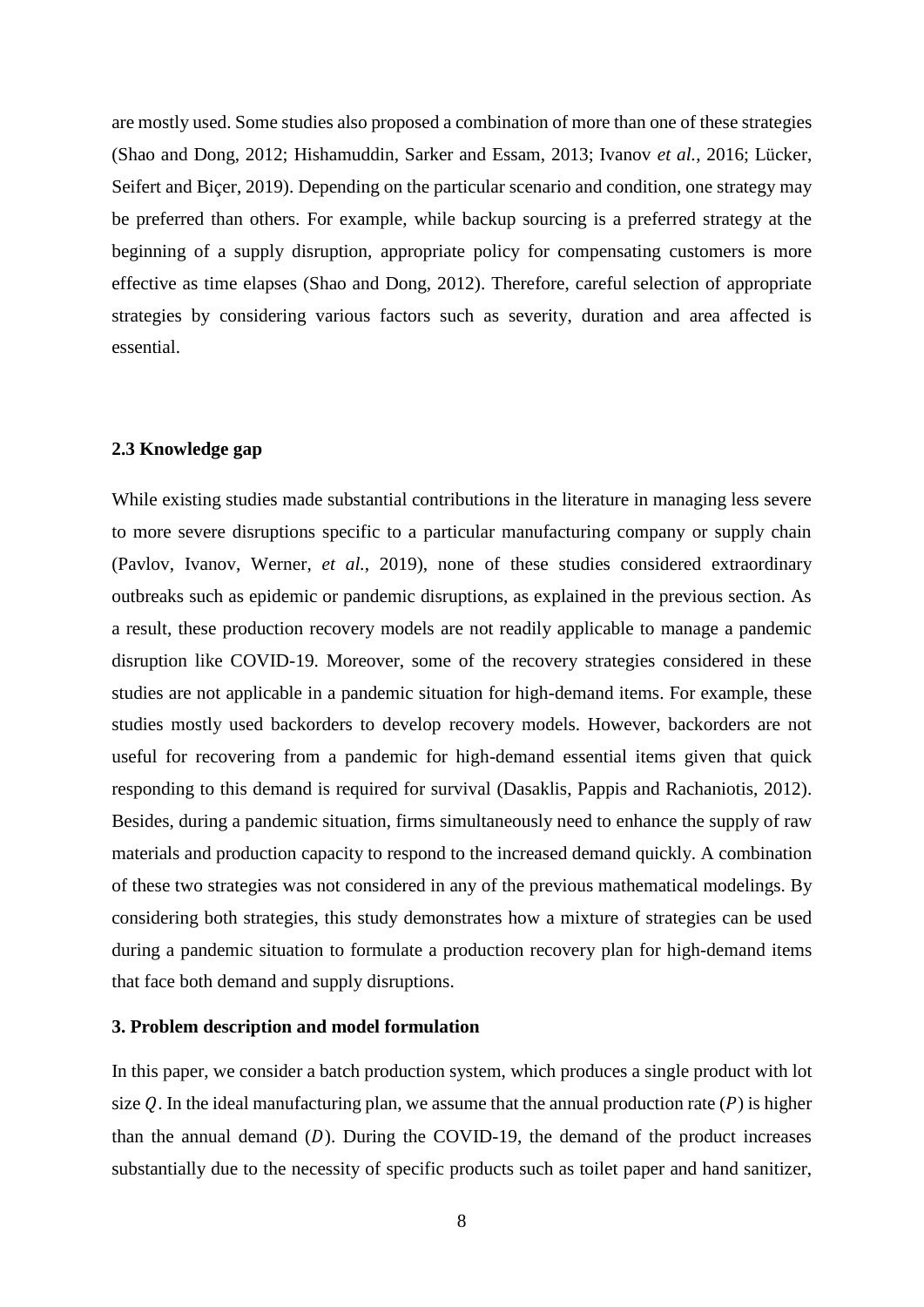and the raw material supply of such products also reduces considerably as many suppliers unable to supply. Due to having these dual disruptions, it is crucial to design the proper recovery strategies and optimize the production plan accordingly. To develop the recovery model, we consider the following strategies to minimize the impact of the dual disruptions.

**Increase in production capacity:** During a pandemic, manufacturers of high-demand items can take several actions to increase the production capacity; hence to mitigate the increased demand of a product (Iswara, 2020). For example, a manufacturer can increase the number of shifts, buy additional machinery, utilize the idle time, and hire human resources to increase the production capacity. There is an additional cost for increasing production capacity. We consider the cost for increasing capacity in the recovery model.

**Emergency souring and collaboration:** During a pandemic, there is a significant shortage of raw material supply from current suppliers, the manufacturer can do emergency sourcing (Huang, Zeng and Xu, 2018) from alternative, backup or new suppliers, and leverage collaboration with upstream supply chain partners (Lavastre, Gunasekaran and Spalanzani, 2012) to increase the raw material supply. In this strategy, the raw material price would be higher than the normal situation. We consider this emergency sourcing cost in the recovery model.

In the recovery model, the main objective is to meet the increased demand and to maximize the total profit in the recovery window. We consider a lost sales cost in the objective function for any unmet demand, which will ensure meeting most of the increased demand. To fulfill the objective, we develop a constrained mathematical model, which determines the optimal production plan in the recovery window with maximization of the total profit.

In the following sub-sections, we discuss the mathematical models for the ideal production system and the recovery plan.

## **3.1 Model for the ideal production system**

We consider following notations for the ideal production system.

- Annual demand in the ideal plan
- P Annual production rate the ideal plan  $(P > D)$
- Set-up cost
- H Holding cost per unit per year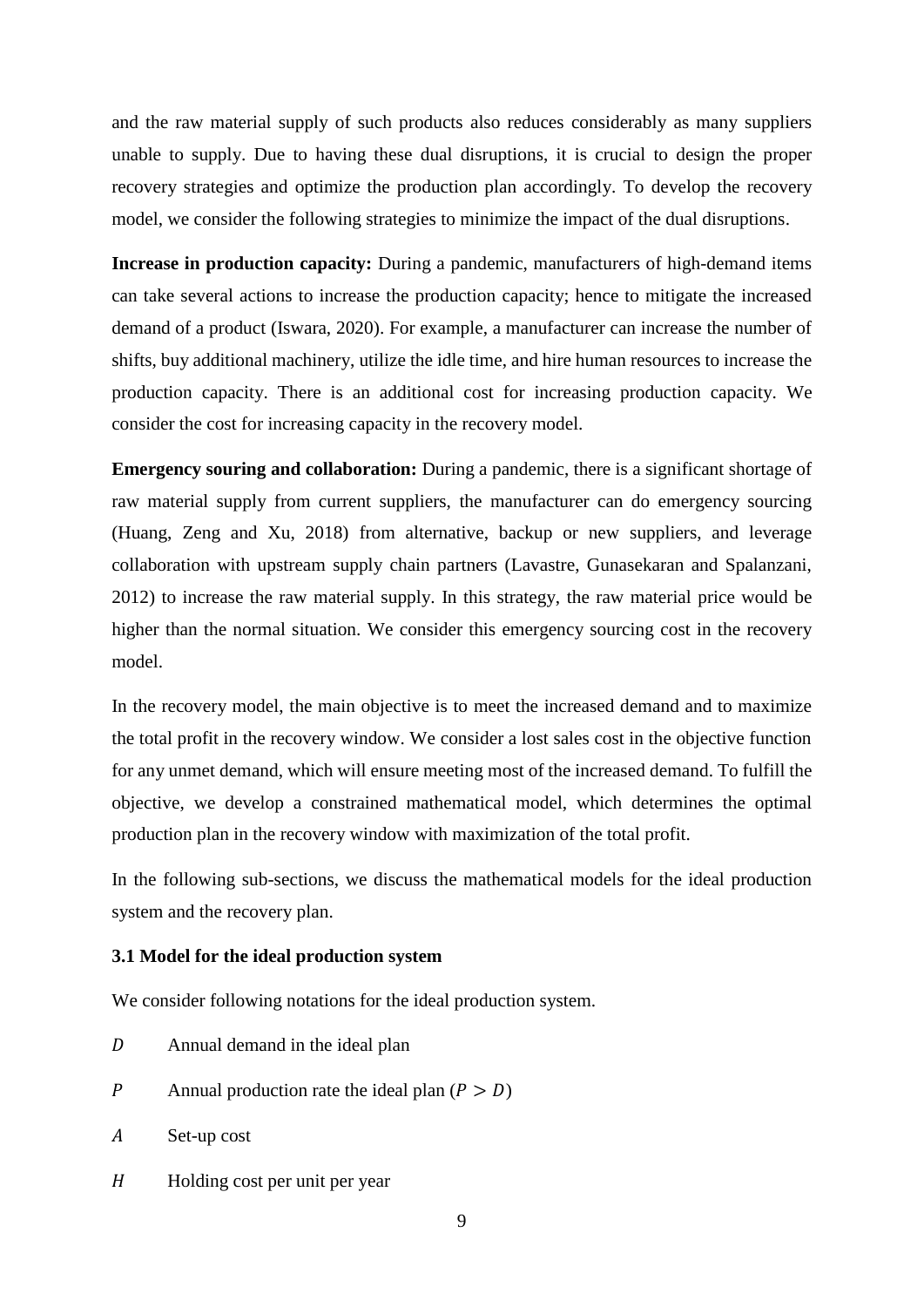Lot size in the ideal plan

$$
T_c \qquad \text{Cycle time} = \frac{Q}{D}
$$

 $T_s$  Set-up time

$$
T_d \qquad \text{Ialle time} = \frac{Q}{D} - \frac{Q}{P} - T_s
$$

$$
R
$$
 Raw material required per cycle =  $Q$ 

We consider an economic production quantity (EPQ) model for the ideal plan. We determine the total annual cost and the optimal lot size of production as follows.

Annual holding cost  $=\frac{Q}{a}$  $\frac{Q}{2}H\frac{D}{P}$  $\boldsymbol{P}$ 

Annual set-up cost  $=\frac{b}{c}$  $\frac{\nu}{Q}A$ 

Total annual cost  $=\frac{Q}{2}$  $\frac{Q}{2}H\frac{D}{P}$  $\frac{D}{P}+\frac{D}{Q}$  $\frac{\nu}{Q}A$ 

To minimize the total annual cost,  $\frac{d}{dQ}(\frac{Q}{2})$  $\frac{Q}{2}H\frac{D}{P}$  $\frac{D}{P}+\frac{D}{Q}$  $\frac{b}{Q}A$ ) = 0

After simplifying, the lot size in the ideal production system is calculated as shown in equation (1).

$$
Q = \sqrt{\frac{2AP}{H}}
$$
 (1)

## **3.2 Model for the recovery plan**

We consider following additional notations for the recovery model.

- $N$  Number of cycles in the recovery window
- $n_i$  Times of demand increase in cycle  $i$  in the recovery window
- $m_i$  Times of capacity increase in cycle *i* in the recovery window

$$
d_i
$$
 Demand in cycle *i* in the recovery window =  $n_i \times D \times \frac{Q}{D} = n_i Q$ 

$$
p_i
$$
 Capacity in cycle *i* in the recovery window =  $m_i P \times \left(\frac{Q}{P} + T_d\right)$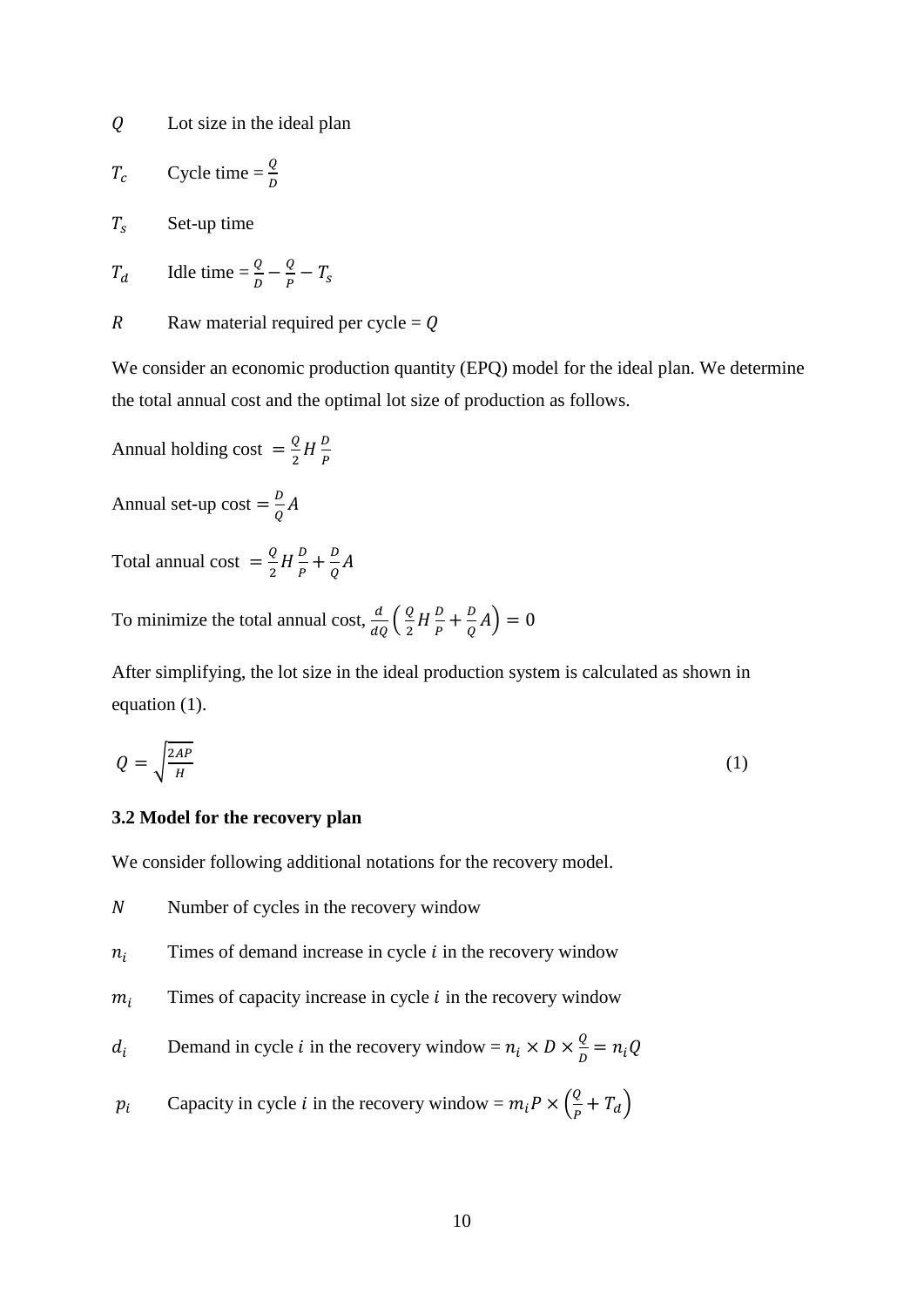- $a_i$  The fraction of raw material sourced using emergency souring and collaboration in  $cycle$   $i$
- $b_i$  The fraction of raw material sourced from current suppliers in cycle i
- $r_i$  Available raw material in cycle *i* in the recovery window =  $a_iR + b_iR$
- $C_p$  Production cost per unit
- $C_c$  Capacity increase cost
- $C_e$  Emergency souring cost per unit of raw material
- $C_s$  Current souring cost per unit of raw material
- L Lost sales cost per unit

 $S_n$  Selling price per unit

 $X_i$  Production quantity in cycle *i* in the recovery window

In the recovery plan, we have added several COVID-19 related parameters such as the average cost of increasing production capacity, which includes costs for extra shifts, overtime, hiring staffs, and buying machinery. Another parameter, emergency sourcing cost per unit of raw material, is used to determine the cost for sourcing materials from emerging sources. Lost sales cost, another important parameter in the recovery plan, which considers a penalty cost for any unmet demand, hence the recovery plan will try to reduce the unmet demand to maximize the profit in the recovery plan. These COVID-19 related parameters make the recovery model unique.

In the recovery plan, we have developed mathematical equations for different costs, such as cost to capacity increase, souring, lost sales, holding, and set-up within the recovery window. Production cost is determined by multiplying per unit production cost by total production quantity (equation 2) (Hishamuddin et al., 2014). Capacity increase cost is determined by multiplying the amount of capacity increase by capacity increase cost per shift (equation 3). Lost sales cost (equation 4) is determined by multiplying per unit lost sales cost by total unmet demand (Paul et al., 2015b). Holding cost is calculated as multiplying holding cost per unit per year, average inventory quantity, and time required to keep the inventory (equation 6) (Paul et al., 2014). Set-up cost is calculated by multiplying the cost per set-up with the number of setups in the recovery window (equation 7).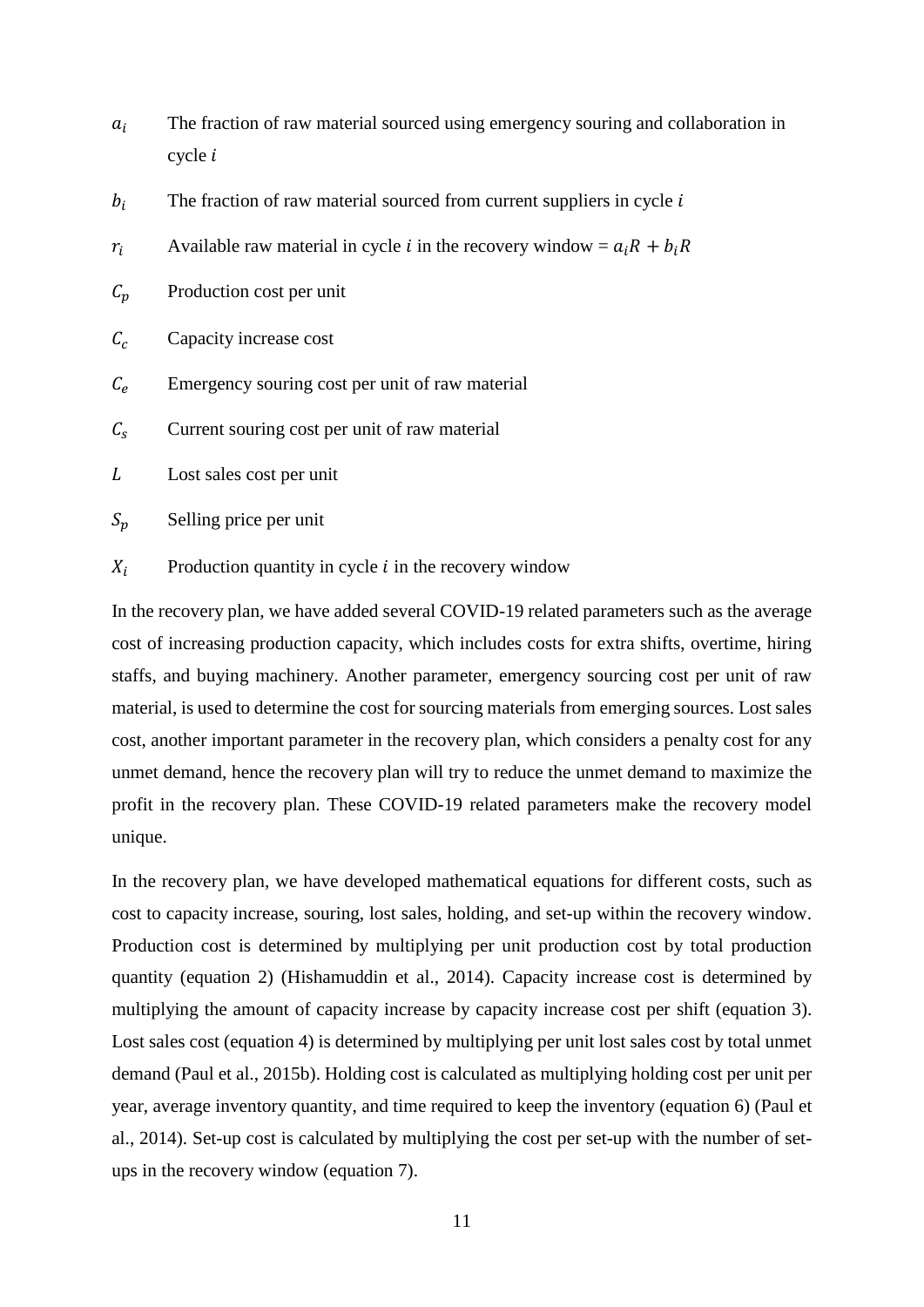We have also determined the selling price in the recovery window by multiplying per unit selling price with total production quantities in the recovery window (equation 8). Finally, the total profit is determined by subtracting the total cost from the total selling price in the recovery window.

$$
Production cost = C_p \sum_{i=1}^{N} X_i
$$
 (2)

Capacity increase cost = 
$$
C_c \sum_{i=1}^{N} m_i
$$
 (3)

$$
\text{Sourceing cost} = C_e \left( \sum_{i=1}^{N} X_i - b_i R \right) + C_s \sum_{i=1}^{N} b_i R \tag{4}
$$

$$
Cost sales cost = L(\sum_{i=1}^{N} d_i - \sum_{i=1}^{N} X_i)
$$
\n<sup>(5)</sup>

Holding cost = 
$$
\frac{H}{2P} (\sum_{i=1}^{N} X_i^2)
$$
 (6)

Set-up cost = 
$$
AN
$$
 (7)

$$
\text{Selling price} = S_p \times \sum_{i=1}^{N} X_i \tag{8}
$$

The objective function is the maximization of the profit in the recovery window. The total profit  $(TP)$  is calculated as presented in equation (9).

# $Max(TP) = Total selling price - total cost$

$$
Max (TP) = S_p \sum_{i=1}^{N} X_i - C_p \sum_{i=1}^{N} X_i - C_c \sum_{i=1}^{N} m_i - C_e \left( \sum_{i=1}^{N} X_i - b_i R \right) - C_s \sum_{i=1}^{N} b_i R
$$

$$
- \frac{H}{2P} \left( \sum_{i=1}^{N} X_i^2 \right) - AN - L \left( \sum_{i=1}^{N} d_i - \sum_{i=1}^{N} X_i \right)
$$

(9)

Subject to the constraints presented in equations (10)-(13).

$$
\sum_{i=1}^{N} X_i \le \sum_{i=1}^{N} d_i \tag{10}
$$

$$
X_i \leq r_i; \ \forall i \tag{11}
$$

$$
X_i \le p_i; \,\forall i \tag{12}
$$

$$
X_i \geq 0; \ \forall i \tag{13}
$$

Equation (10) represents the constraint for demand, such as total production quantities must be less than or equal to the total demand. The production quantity is restricted by the raw material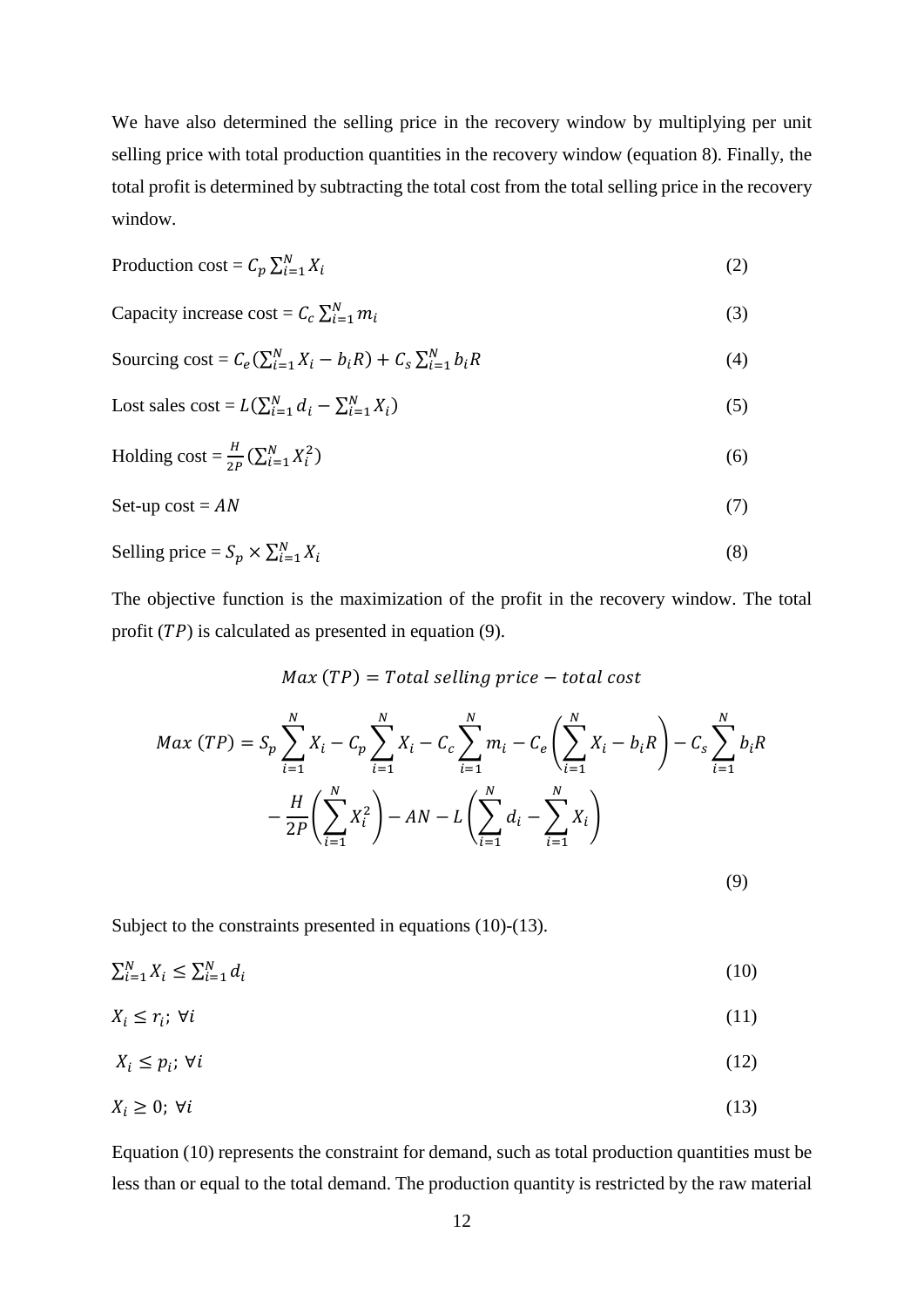supply, which is presented in equation (11). Equation (12) provides the constraint for production capacity, in which production quantity is also restricted by production capacity. Finally, the non-negativity constraint is shown in equation (13).

#### **3.3 Analyzing properties of the recovery model**

In this section, we have developed some propositions to describe the properties of the mathematical model developed in section 3.2.

**Proposition 1:** If  $X_i = X$  (equal batch sizes in the recovery window), the profit will be reduced as this will consider the minimum capability of production in the recovery window. Hence, equal batch sizes in the recovery window should not be imposed in the recovery window.

**Proposition 2:** If  $C_c$  or  $C_e$  is significantly high (which is most unlikely), and if this negatively impacts the profit lower than the no-action situation, then it is suggested not to implement the strategies.

**Proposition 3:** if  $\sum_{i=1}^{N} d_i > \sum_{i=1}^{N} min(r_i, p_i)$ , then the lost sales cost will be present in the recovery plan. In this situation, the production quantity  $(X_i)$  will be limited by raw material availability or increased production capacity, which will ultimately lead to unmet demand. Hence, there will be lost sales in the recovery plan.

**Proposition 4:** If  $min(r_i, p_i) \ge d_i$ , then  $X_i = d_i$ . In this situation, the raw material availability or increased production capacity is more than the increased demand, and the production process will be capable of recovering fully. Therefore,  $X_i$  will be equal to the increased demand,  $d_i$ .

**Proposition 5:** If  $\sum_{i=1}^{N} min(r_i, p_i) < \sum_{i=1}^{N} d_i$ , then  $X_i = min(r_i, p_i)$ . In this situation, the total increased demand is more than the capability in the production, which is  $\sum_{i=1}^{N} min (r_i, p_i)$ , and the production process will not be capable of recovering fully as  $X_i$  will be limited by *min*  $(r_i, p_i)$ . Hence,  $X_i$  will be equal to *min*  $(r_i, p_i)$ .

#### **3.4 Solution approach**

There are different mathematical models in operation research, ranging from deterministic single-objective models to multi-objective stochastic models (Fathollahi-Fard, Govindan, *et al.*, 2019; Fathollahi-Fard *et al.*, 2020). The selection of a mathematical model depends on the type of research. As the mathematical model of this study belongs to constrained and non-linear programming, we have applied a Generalized Reduced Gradient (GRG) non-linear approach to solving the model. GRG non-linear approach is capable of handling the constrained and non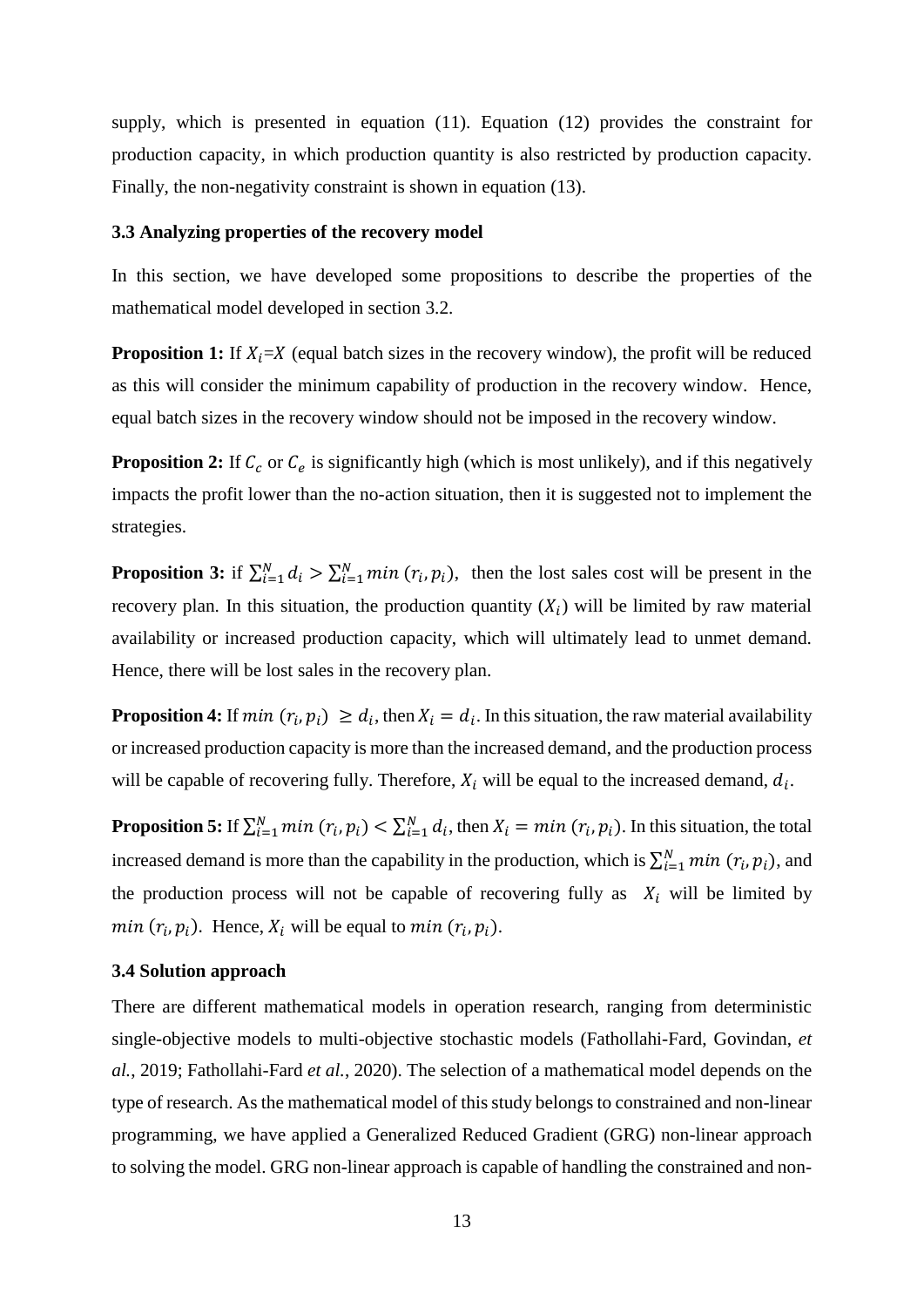linear programming model (Eiselt and Sandblom, 2019). The steps of the solution approach are as follows.

Step 1: Input parameters for the ideal plan.

Step 2: Determine the lot size in the ideal plan using equation (1).

Step 3: Input cost and selling price parameters for the recovery plan.

Step 4: Input  $n_i$ ,  $m_i$ ,  $a_i$ ,  $b_i$  for the recovery plan.

Step 5: Solve the model, presented in Section 3.2, using a GRG non-linear optimization approach.

Step 6: Record the results.

# **4. Result analysis**

We analyze the results using a numerical example with hypothetical data for both the ideal production system and the recovery plan. We also compare the results between our model and if the manufacturer does not take any step for recovery, known as no-action situation.

# **4.1 Results for the ideal production system**

We assume the following data to determine the ideal plan.

 $D = 8000$  per year

 $P = 10000$  per year

 $A = $50$  per set-up

 $H = \frac{2}{\text{unit}}$ /year

 $T_s = 0.005$ 

Lot size, in the ideal plan, is calculated using equation (1) as follows.

 $Q = 707$  units

We have also calculated cycle time and idle time in a cycle as follows.

Cycle time,  $T_c = 0.088388$ 

Idle time in a cycle,  $T_d = 0.012678$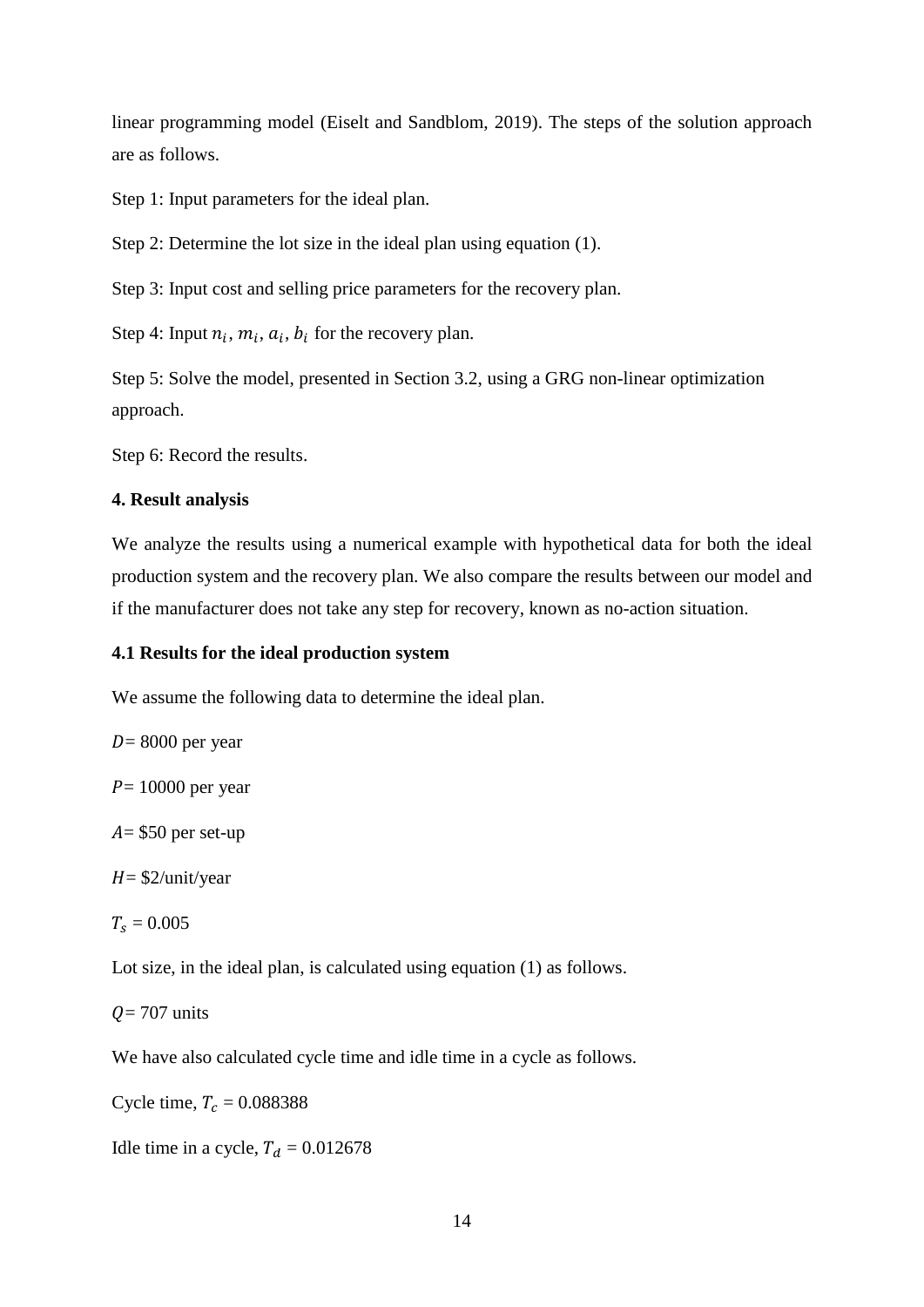As we assume, one unit of finished product requires one unit of raw material, and we calculate raw material requirement per cycle as follows.

 $R = 707$  units

# **4.2 Results for the recovery plan**

To analyze the results for the recovery plan, we assume the following hypothetical data.

| $\mathcal{C}_{\bm{p}}$    | \$3 per unit   |
|---------------------------|----------------|
| $C_{c}$                   | \$2000         |
| $\mathcal{C}_{\rho}$      | \$0.5 per unit |
| $\mathcal{C}_{\varsigma}$ | \$0.2 per unit |
| L                         | \$8 per unit   |
| $S_p$                     | \$15 per unit  |
| N                         | 5              |

The parameters for increased demand, capacity, and raw materials are presented in Table 1.

|           | Cycle          |                |                |       |                |
|-----------|----------------|----------------|----------------|-------|----------------|
| Parameter |                | $\overline{2}$ | 3              | 4     |                |
| $n_i$     | $\overline{2}$ | 3              | 2.5            | 1.5   | 2.5            |
| $m_i$     | 1.5            | $\overline{2}$ | $\overline{2}$ | 2.5   | $\overline{2}$ |
| $a_i$     |                |                |                | 1.5   |                |
| $b_i$     |                | 0.5            | 0.2            | 0.2   | 0.2            |
| $d_i$     | 1,414          | 2,121          | 1,768          | 1,061 | 1,768          |
| $r_i$     | 1,414          | 1,061          | 849            | 1,202 | 849            |
| $p_i$     | 1,251          | 1,668          | 1,668          | 2,085 | 1,668          |

Table 1: Hypothetical data for increased demand, capacity, and raw material supply

After solving the model presented in Section 3.2, using GRG non-linear optimization approach, we determine the revised production plan in the recovery window as follows.

 $X_1 = 1,251 \text{ units}$ 

 $X_2 = 1,061$  units

 $X_3$  =849 units

 $X_4 = 1,202 \text{ units}$ 

 $X_5 = 849$  units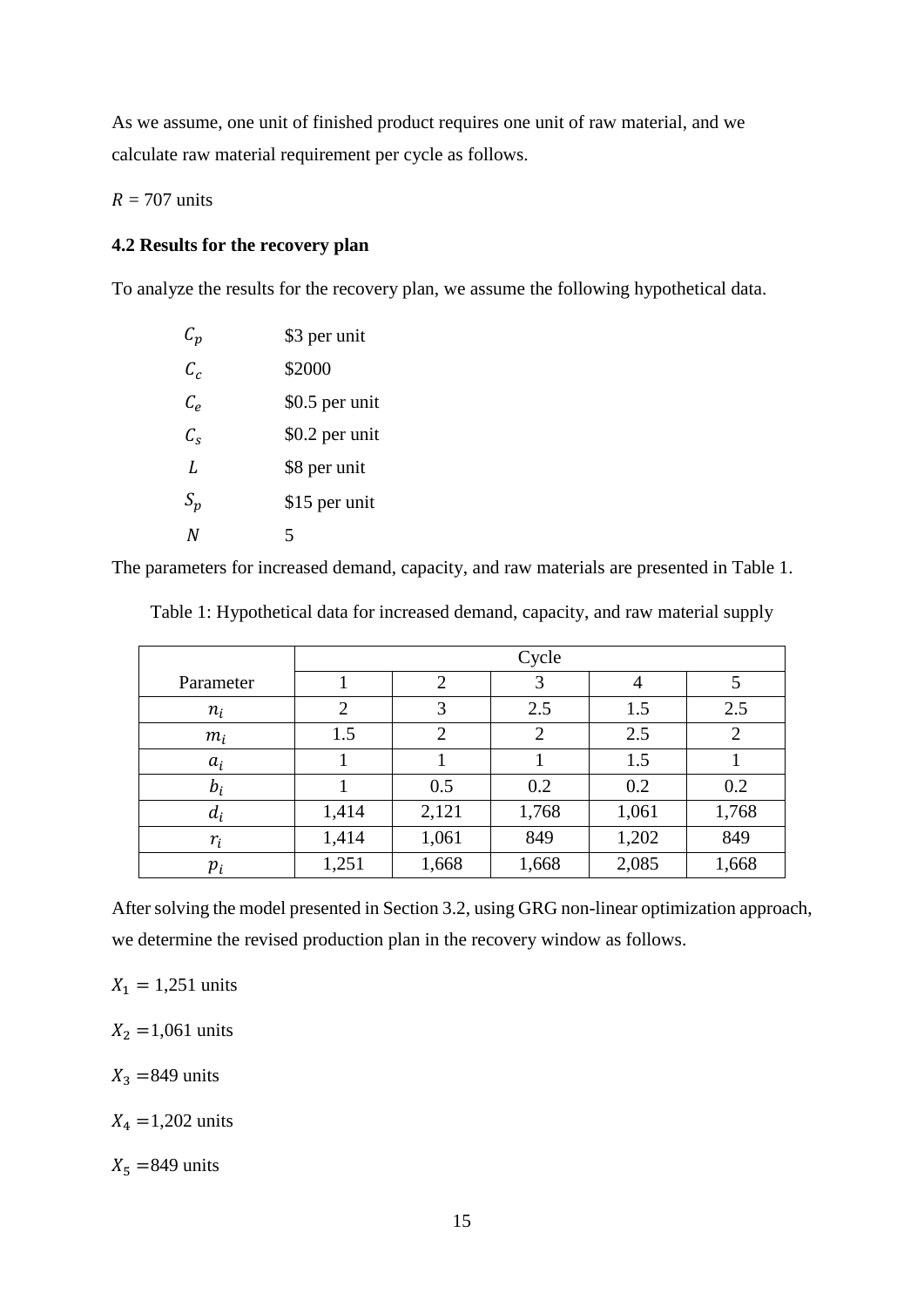We also calculated different costs and the selling price as follows.

Total production  $cost = $15,631.87$ 

Capacity increase  $cost = $20,000$ 

Sourcing  $cost = $2,159.83$ 

Lost sales  $cost = $23,368.84$ 

Holding  $cost = $2,715.06$ 

Set-up cost =\$250

Selling price = \$78,159.35

The value of the objective function (total profit) is optimized as follows.

Total profit  $=$  \$14,033.75

For this numerical example, we have observed that the unmet demand is 2,921 units, which constitute the lost sales cost of \$23,368.84.

We have also compared the results if the manufacturer does not take any action (no-action situation)for the recovery. In this case, the production plan would be as follows.

 $X_1 = 707$  units

 $X_2$  = 354 units

 $X_3$  =141 units

 $X_4$  =141 units

 $X_5$  =141 units

The different costs, selling price and total profit would be as follows.

| Production cost        | \$4,454.77  |  |
|------------------------|-------------|--|
| Capacity increase cost | $\theta$    |  |
| Sourcing cost          | \$296.98    |  |
| Lost sales cost        | \$53,174.43 |  |
| Holding cost           | \$68.5      |  |
| Set-up cost            | \$250       |  |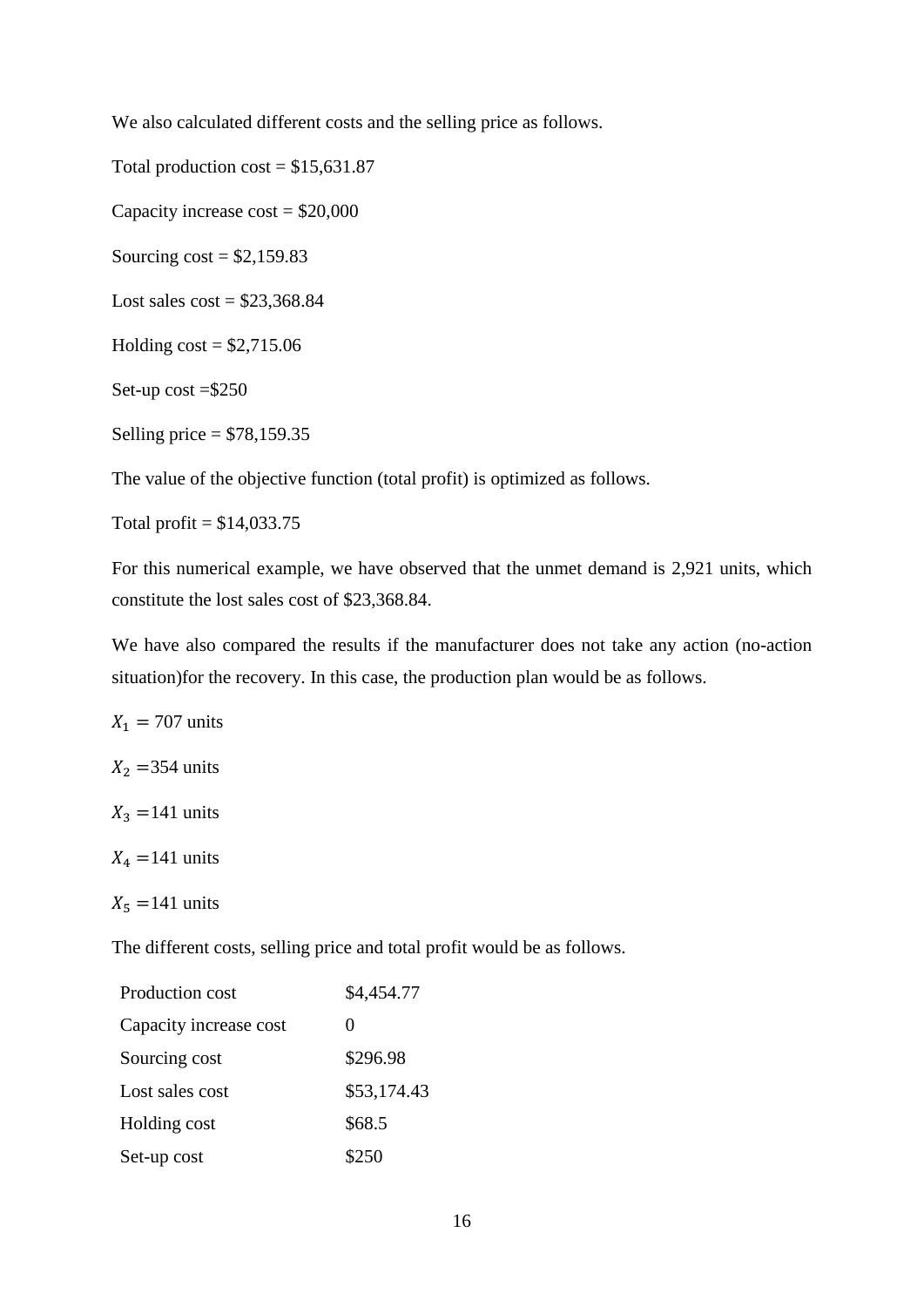| Selling price | \$22,273.86           |  |
|---------------|-----------------------|--|
| Total profit  | $-$ \$35,970.8 (loss) |  |

In this no-action situation, the lost sales cost is significantly high compared to the recovery model, as the manufacture was not able to meet the demand, which was lost. The total unmet demand is 6,647 units, which constitute the total lost sales cost of \$53,174.43. If the manufacturer does not take any steps for the recovery plan, the total profit would substantially reduce to -\$35,970.8, which is a loss. By applying the recovery strategies and our model, the improvement in total profit is significant.

#### **5. Discussion on findings**

The findings from our developed model and results are discussed in this section.

**Impact of recovery strategies:** Both of the proposed strategies have a positive effect on the recovery plan. However, they should be implemented together. An increase in production capacity will ensure the increment in production quantity to meet the increasing demand. Emergency sourcing and collaboration will help to increase the supply of raw materials, which is another requisite for producing additional amounts.

**Impact of lost sales cost:** if any manufacturer fails to meet the demand, there will be a cost for this. The cost of this unmet demand is high if the manufacture does not have any recovery strategy. Our proposed model will help to reduce these lost sales cost significantly by lowering the unmet demand during the recovery process. However, the total profit in the recovery window will decrease with the increment of lost sales cost  $(L)$ , as shown in Figure 1.



Fig. 1: Impact of lost sales cost on the total profit during recovery

**Changes in the total profit:** From the results of our proposed model, we can see significant improvement in profit, compared to the no-action taken. The total profit mainly depends on the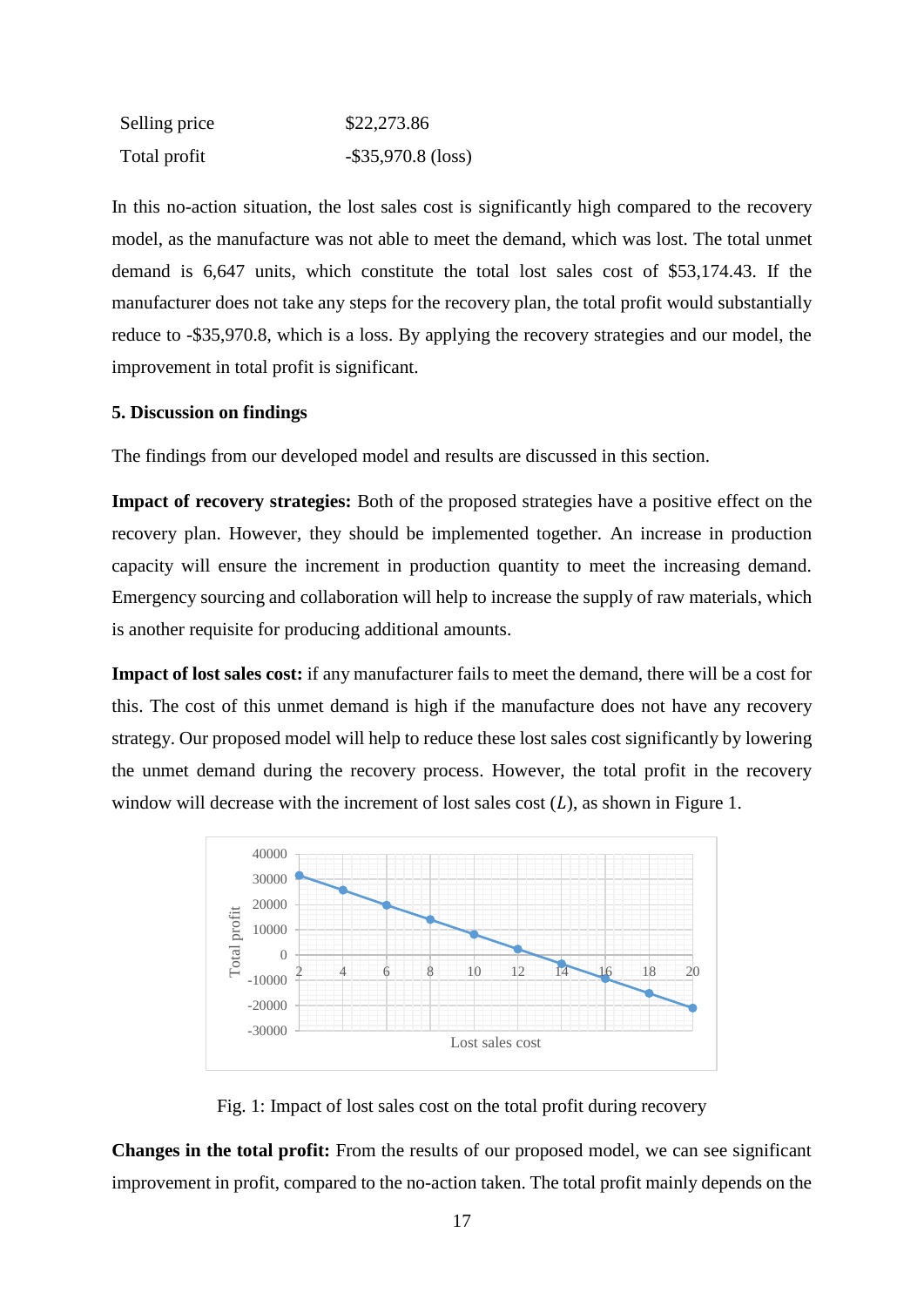capability of meeting increased demand. However, other costs, such as cost of increasing capacity, cost for emergency sourcing, and lost sales cost, play an essential role in the total profit function. Figures 2 and 3 show the impacts of capacity increase cost and sourcing cost, respectively, on the total profit. Other cost parameters, such as holding cost and set-up, have little impact on the total profit. The impact of holding cost on the total profit in the recovery window is presented in Figure 4. Total profit in the recovery plan decreases with the rise of capacity increase cost, sourcing cost, and holding cost. However, it was observed that if capacity increase cost is more than a certain level (e.g., it was \$5, 000 in our numerical example – see Figure 2), then the total profit reduces below the no-action taken situation. Therefore, manufacturers should be careful with the trade-off of capacity increase cost with the overall profit while making the decision.



Fig. 2: Impact of capacity increase cost on the total profit during recovery



Fig. 3: Impact of emergency sourcing cost on the total profit during recovery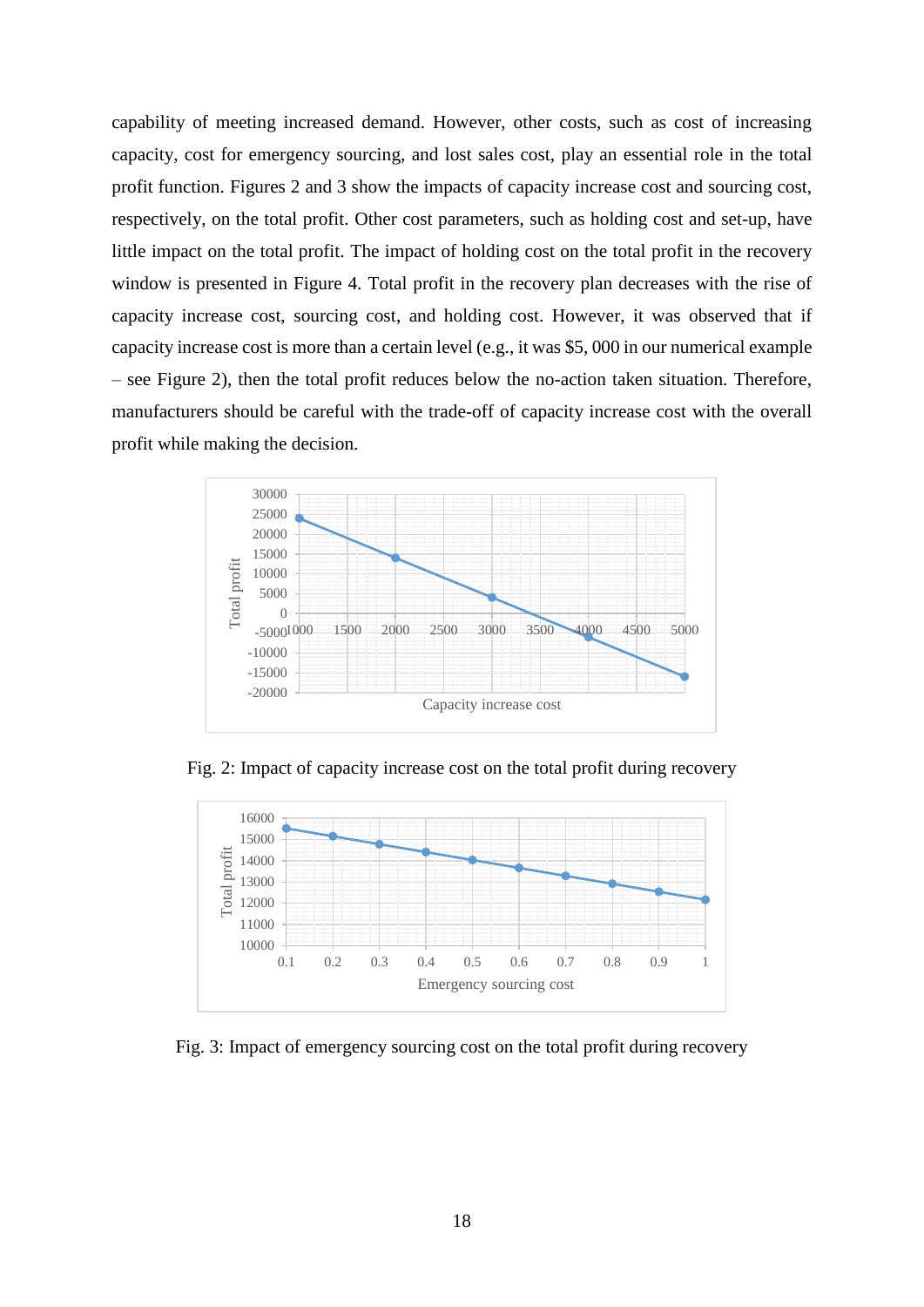

Fig. 4: Impact of holding cost on the total profit during recovery

**Impact of**  $n_i$ **,**  $m_i$ **,**  $a_i$ **, and**  $b_i$ **: Total profit in the recovery window also depends on the changed** scenarios such as the value of  $n_i$ ,  $m_i$ ,  $a_i$ , and  $b_i$ . Table 2 shows the comparison of results for different values of  $n_i$ ,  $m_i$ ,  $a_i$ , and  $b_i$ . In this analysis, we have changed the value of one parameter and fixed the values of others. It is observed that our model performs better than the no-action situation in all scenarios.

| <b>Fixed values</b><br>$m_i = 2$<br>$a_i = 1$         | $n_i$          | Total profit (our model) | Total profit (no-action) |
|-------------------------------------------------------|----------------|--------------------------|--------------------------|
|                                                       | 1.5            | 38455.25                 | $-7737.05$               |
|                                                       | 2              | 24313.25                 | $-21879$                 |
|                                                       | 2.5            | 10171.25                 | $-36021$                 |
|                                                       | 3              | $-3970.75$               | $-50163$                 |
| $b_i = 0.5$                                           | 3.5            | $-18112.70$              | $-64305$                 |
|                                                       | 4              | $-32254.70$              | $-78447$                 |
| <b>Fixed values</b>                                   | $m_i$          | Total profit (our model) | Total profit (no-action) |
|                                                       | 1.5            | 29313.25                 | $-21879$                 |
| $n_i=2$                                               | $\overline{2}$ | 24313.25                 | $-21879$                 |
| $a_i = 1$<br>$b_i = 0.5$                              | 2.5            | 19313.25                 | $-21879$                 |
|                                                       | 3              | 14313.25                 | $-21879$                 |
| Fixed values<br>$n_i = 2$<br>$m_i = 2$<br>$b_i = 0.5$ | $a_i$          | Total profit (our model) | Total profit (no-action) |
|                                                       | 0.5            | $-8595.40$               | $-21879$                 |
|                                                       | 1              | 24313.25                 | $-21879$                 |
|                                                       | 1.5            | 56596.92                 | $-21879$                 |
|                                                       | $\overline{2}$ | 56596.92                 | $-21879$                 |
| <b>Fixed values</b><br>$n_i=2$                        | $b_i$          | Total profit (our model) | Total profit (no-action) |
|                                                       | 0.2            | 4324.86                  | $-42827.4$               |
|                                                       | 0.4            | 17675.46                 | $-28856.8$               |
| $m_i = 2$                                             | 0.6            | 30926.05                 | $-14906.3$               |
| $a_i = 1$                                             | 0.8            | 44076.65                 | $-975.68$                |
|                                                       |                | 57127.25                 | 12934.9                  |
|                                                       |                |                          |                          |

Table 2: Impact of  $n_i$ ,  $m_i$ ,  $a_i$ , and  $b_i$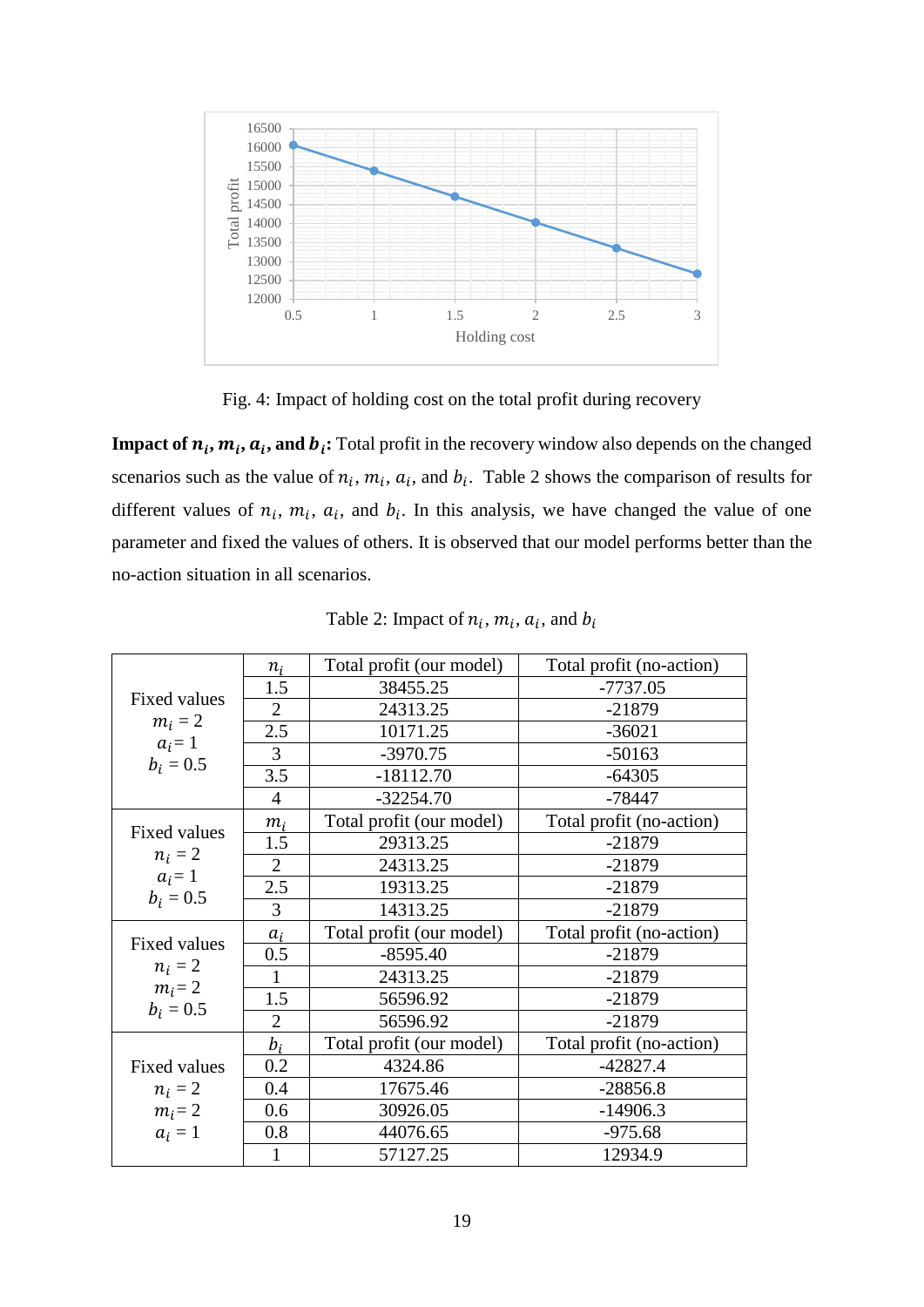#### **6. Managerial implications and theoretical contributions**

The model and strategies, developed in this paper, can be applied in determining a recovery plan for a high-demand and essential product, such as toilet paper and hand sanitizer, during a pandemic like COVID-19. The COVID-19 outbreak creates dual disruptions such as a sudden increase in demand substantially and a decrease in raw material supply in supply chains of a high-demand item (Ivanov, 2020b; Koonin, 2020). In addition, there is a limitation of production capacity. We have considered all of these impacts of COVID-19 on the supply chain of a high-demand item in the developed model, which make the model realistic, robust and practical. Managers can use the concept and model to generate a revised production plan. Hence, it can be said that this study contributes to the practice by providing an implementable production recovery model to manage the impacts of a pandemic like COVID-19 on global supply chains. In this research, the model is found effective in improving the total profit in the recovery window. Moreover, proper implementation of the model can help managers of the supply chains of a high-demand item to remain viable during the recovery process, as suggested in Ivanov (2020b).

In this paper, we have considered two recovery strategies (increase in production capacity and increase in raw material supply) to develop the recovery model. Managers can take several actions to implement these strategies, such as an increase in production shifts, use of spare capacity, buying new machinery, and hiring human resources to increase production capacity and emergency sourcing from available suppliers and collaborations with supply chain partners to increase the raw material supply. As the results suggest, practitioners need to improve both strategies simultaneously as those are the constraints in the decision making model. If a manager implements one strategy out of the proposed two, the recovery plan may not be useful (Shao and Dong, 2012). For example, in a situation when managers only increase the raw materials supply without enhancing production capacity, then the additional materials will only create buffer materials and increase the operating cost for the companies (Wilson, 2007). Hence, to get the maximum benefits from the model, decision makers are suggested to implement both strategies and determine the recovery plan using the proposed model as soon as possible they experienced the impact of a pandemic.

As an option to increase production capacity, managers can increase the number of production hours by introducing the second or even third shift each day or simply increasing the current production hours. For example, Kimberly-Clark, the leading toilet paper producer in Australia,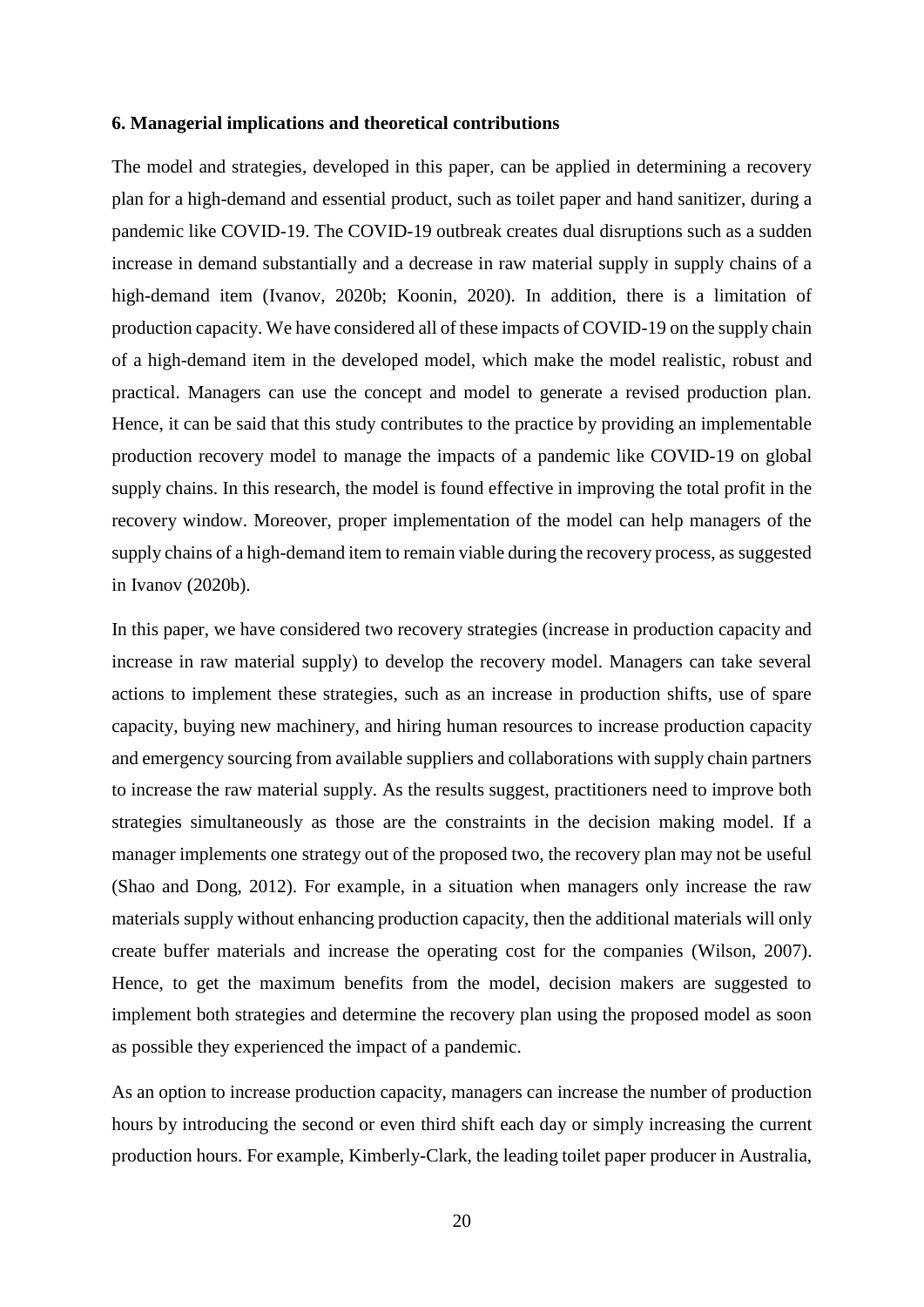runs 24 hours at its South Australian factory to respond to the increased demand (Bagshaw and Powell, 2020). As we consider, ideally, the production capacity is greater than the demand rate; hence there is some spare capacity in the system, which managers can utilize to increase the capacity. however, these require additional workforce and extra maintenance of machinery. It is also possible to buy additional machinery to use other production facilities to increase production capacity. Managers should also try using emergency sourcing options to increase the raw material supply. This emergency sourcing includes utilization of supply capacities of current suppliers, alternative and backup suppliers, and sourcing from new suppliers. Moreover, collaboration and information sharing with supply chain partners such as other distributors and suppliers could help to find new sourcing options and ultimately help to increase the raw material supply (Cheong and Song, 2013).

In this model, we have considered lost sales costs, which determines the cost of the unmet demand during the recovery. The cost of this lost sales is an important parameter, and managers should be careful to determine the accurate data for lost sales costs. Lost sales cost per unit should not be greater than the per unit selling price because this is the cost of not meeting demand, which cannot be greater than the selling price. Finally, to recover for a high-demand item during a pandemic, it is vital to implement the recovery strategies quickly (Chen, Liu and Yang, 2015; Ivanov, 2020a), although, in real-life cases, it is a challenging task to implement them in a speedy manner. As such, we urge managers to be proactive in looking for actions for implementing the two strategies proposed in this study.

Moreover, managers can take advantage of digital technologies as these technologies can play a significant role in implementing the strategies and recovery plan suggested in this study. For example, this study suggests better supply chain collaboration, which requires on-time sharing of accurate information between buyers and suppliers (Chowdhury, Lau and Pittayachawan, 2019), to improve raw material supply. In this regard, data analytics and blockchain can be employed to improve the supply chain visibility (Ivanov and Dolgui, 2020a), thereby, enhancing collaborations with supply chain partners. Moreover, blockchain systems can assist in keeping the data needed for recoveries such as information and data for production capacity, human resources requirements, and information of supplier capacities, and emergency suppliers. Hence, managers can use the data and information to undertake actions for implementing the developed recovery model. Another digital technology, additive manufacturing, can also help to implement the proposed recovery strategies quickly by utilizing its reserved inventory and capacity and by identifying and maintaining contingent suppliers for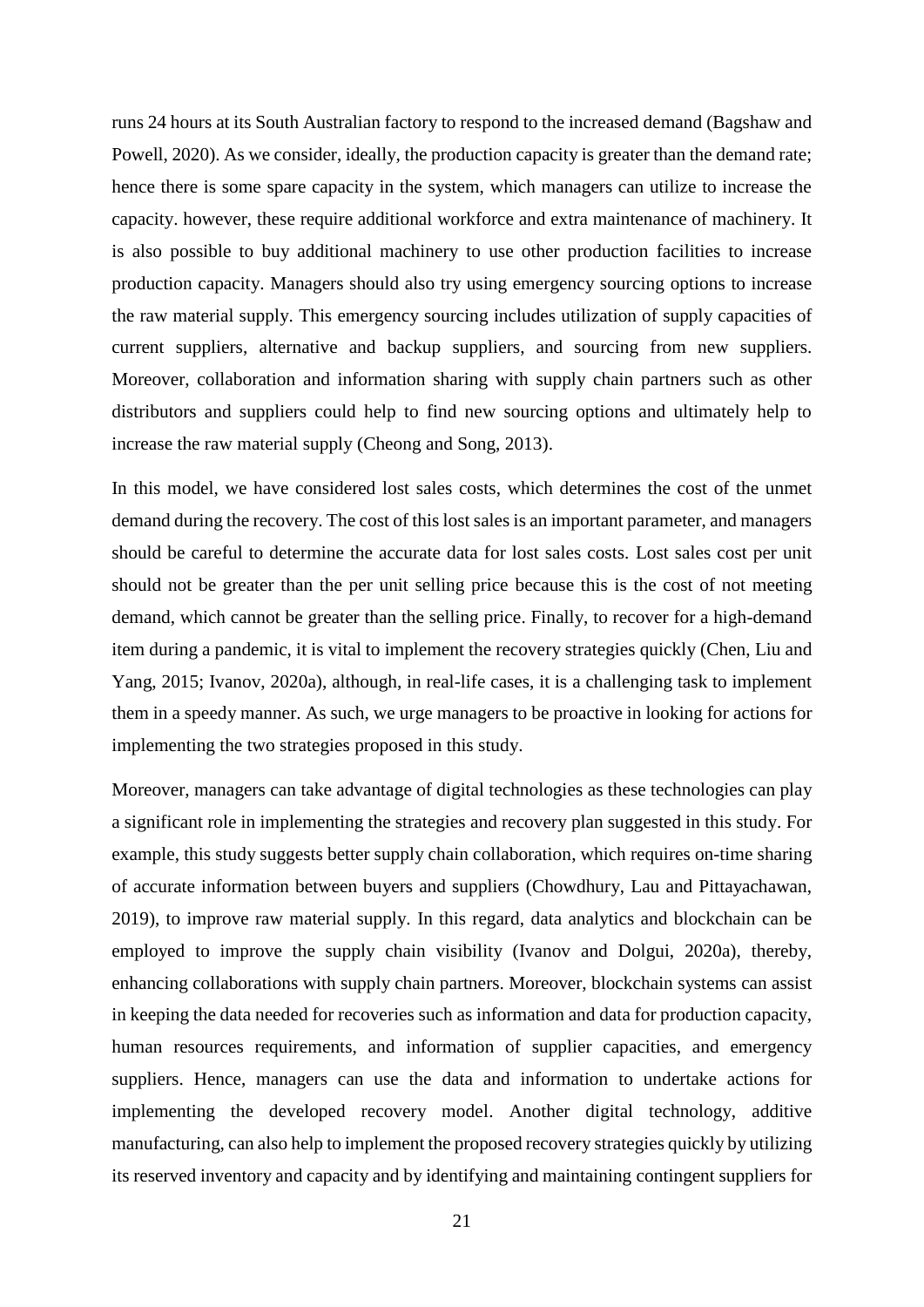emergency sourcing (Ivanov, Dolgui and Sokolov, 2019). A recent empirical study (Das, Gottlieb and Ivanov, 2019) has also supported the application of digital technologies, such as Industry 4.0, blockchain, IoT and additive manufacturing, for improving the recovery capabilities in the recovery window. Therebefore, we suggest that managers use digital technologies to ensure the successful implementation of the recommended strategies.

The main contribution of this study lies in the development of a production recovery model for the high-demand items during a major pandemic outbreak. A recent study (Ivanov, 2020a) focusing on COVID-19 clearly states that the current body of literature using major epidemic or pandemic outbreaks mainly focused on humanitarian logistics but ignored commercial companies. On the other hand, the current COVID-19 pandemic outbreak is a unique disruption and an extraordinary situation, which is different from any other previous disruptions (Ivanov and Dolgui, 2020b). As such, developing a production recovery model focusing on this extraordinary outbreak for the high-demand commercial products can enhance the current knowledge. Moreover, the study demonstrates how mathematical modeling can be used to develop a recovery plan by accommodating several actions such as increasing the number of production shifts, buying or hiring machinery, hiring human resources, emergency sourcing and collaboration with supply chain partners. These actions ultimately help to achieve two broad strategies, i.e., an increase in production capacity and an increase in raw material supply, in the presence of both demand-side and supply-side disruptions during a pandemic. Such a robust model is a unique contribution of this study as using mathematical modeling; none of the previous research on disruption management has considered these two strategies and two large-scale disruptions simultaneously. In addition, the outcome of this study, a robust and practical recovery model, can substantially assist practitioners of commercial high-demand products in designing a production recovery plan for a quick recovery during a pandemic situation.

#### **7. Conclusions**

COVID-19 is an exceptional and extraordinary event that impacts the supply chain globally. The challenge for the manufacturers of high-demand and the essential product has twofold: i) the demand of the product increases substantially and suddenly, ii) the supply of the raw material decreases without notice. These dual disruptions make the production planning complex, and without proper action, the business could be unable to ramp up the production and could lose the demand. This research tackles both of these disruptions and develops a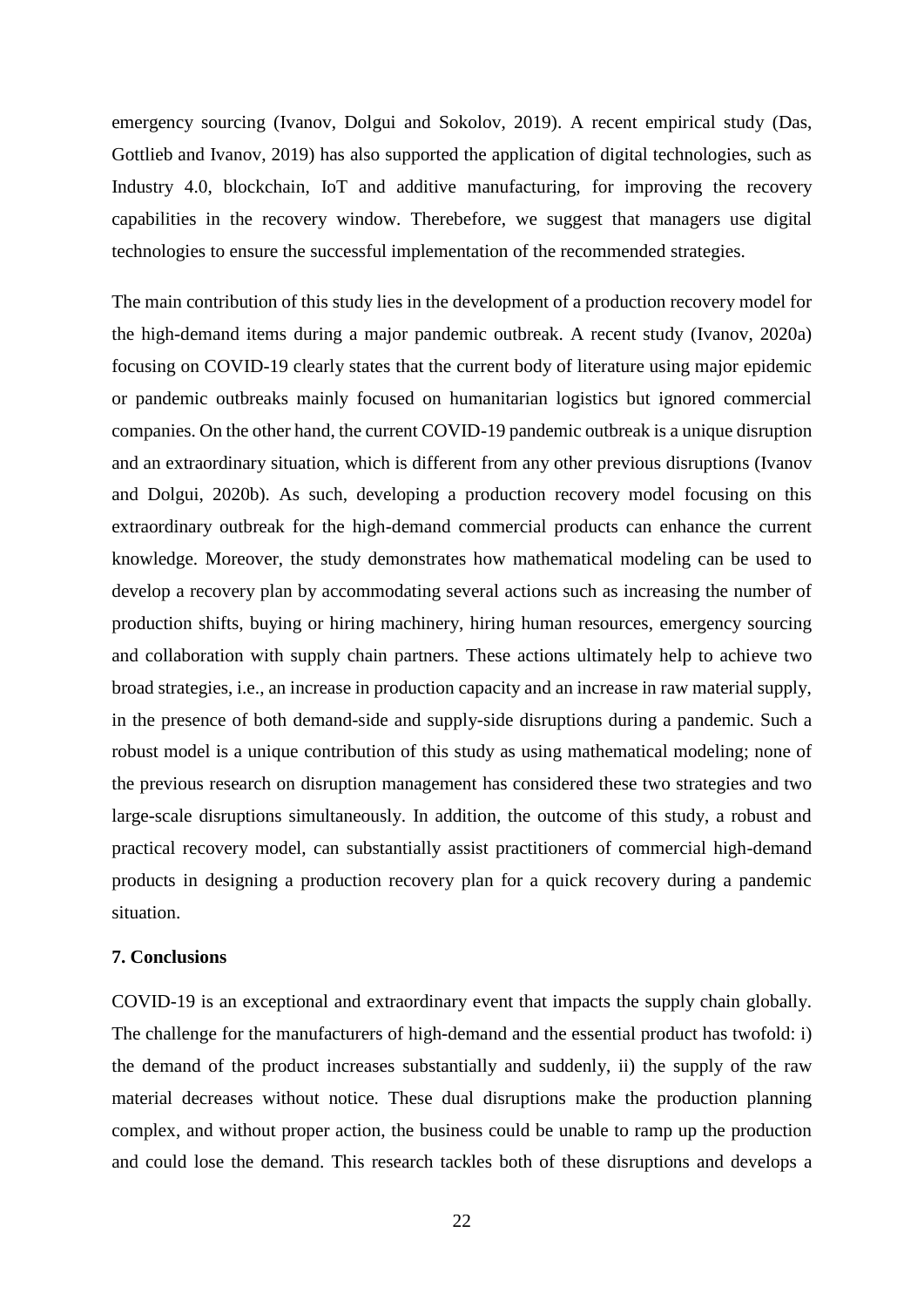recovery model to revise the production plan, for a certain time in the future – known as the recovery window, to maximize the total profit. In this mathematical recovery model, we consider an increase in production capacity and emergency sourcing and collaboration as recovery strategies. Our research finds that there are significant improvements in the total profit if manufacturers can implement both recovery strategies simultaneously. This research supplements the inadequate studies on developing mathematical models and strategies for production recovery, considering the impact of an epidemic or pandemic situation.

As CVOID-19 is a new experience for supply chain decision makers, they would face numerous challenges to decide on recovery planning. The model, developed in this paper, could be a base paper for decision makers to make a recovery decision. Moreover, this paper provides a mathematical model and numerical results, which could be useful to understand the impact of the COVID-19 and formulate recovery strategies.

The developed recovery model, in this research, is only applicable for revising the production plan. While this study substantially contributes to the literature on the production recovery plan for high-demand commercial products during a major outbreak such as an epidemic or a pandemic, in the future, the concept can be further extended to develop a recovery plan in a complex and global supply chain network considering the impact of a global pandemic like COVID-19. This extension will help to formulate the strategies to revise the supply, manufacturing, and distribution plans simultaneously in the supply chain. In this paper, we use hypothetical data to analyze the recovery plan. future studies may consider collecting real data from specific supply chains, such as supply chains of food and medicine products, to develop and analyze the recovery model. Such an extension could potentially allow the researchers to consider product-specific parameters in the model formulation. Furthermore, a future study could investigate the recovery models for low-demand items such as garments or athletic products during a pandemic as the current model only considers the high-demand items. Besides, full empirical studies, such as in-depth case studies or a large-scale survey, can be conducted to provide an in-depth understating of how the proposed strategies help recover or to validate the proposed strategies and their impact on the profit.

# **References**

Ali, S. M. and Nakade, K. (2017) 'Optimal ordering policies in a multi-sourcing supply chain with supply and demand disruptions-a CVaR approach', *International Journal of Logistics Systems and Management*, 28(2), pp. 180–199.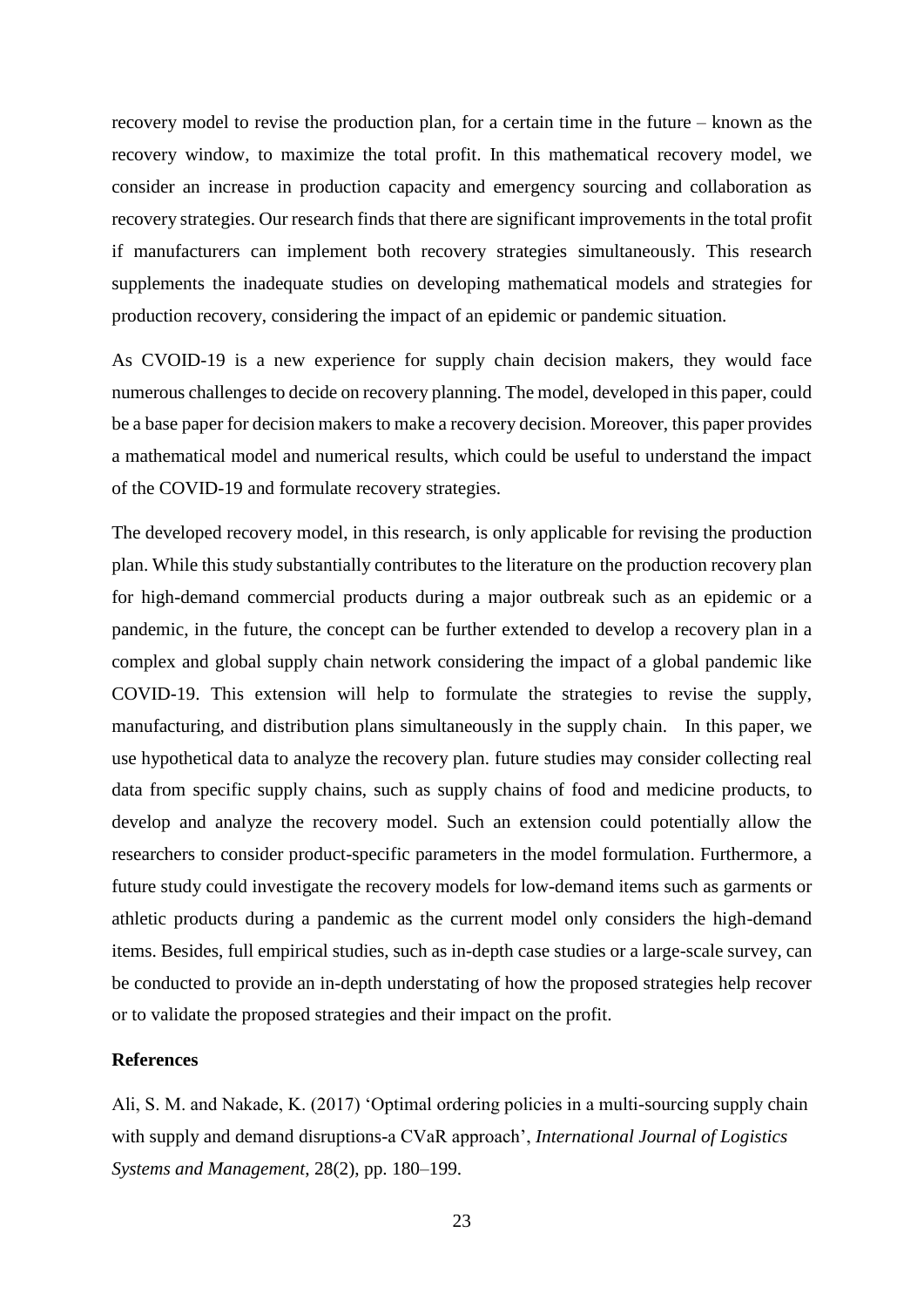Asian, S. and Nie, X. (2014) 'Coordination in Supply Chains With Uncertain Demand and Disruption Risks : Existence , Analysis , and Insights', *IEEE Transactions on Systems, Man, and Cybernetics: Systems*, 44(9), pp. 1139–1154.

Bagshaw, E. and Powell, D. (2020) 'Supermarkets stockpile, toilet paper production runs 24 hours', *The Sydney Morning Herald*, 3 March.

Bao, X., Diabat, A. and Zheng, Z. (2019) 'An ambiguous Manager's disruption decisions with insufficient data in recovery phase', *International Journal of Production Economics*. Elsevier B.V., Article in. doi: 10.1016/j.ijpe.2019.07.038.

Blos, M. F. and Wee, H.-M. (2020) 'A supply chain vulnerability map for the Automotive and Electronic industries in Brazil', *International Journal of Service Management and Sustainability*, 3(2), pp. 83–95. doi: 10.24191/ijsms.v3i2.8107.

Breen, L. and Hannibal, C. (2020) 'Learning from the Covid-19 pandemic : planning, controlling and driving change for greater resilience in supply chains: Special issue call for papers', *Supply Chain Management: An International Journal*.

Cerullo, V. and Cerullo, M. J. (2004) 'Business continuity planning: a comprehensive approach', *Information Systems Management*, 21(3), pp. 70–78. doi: 10.1201/1078/44432.21.3.20040601/82480.11.

Chen, J., Sohal, A. S. and Prajogo, D. I. (2013) 'Supply chain operational risk mitigation: a collaborative approach.', *International Journal of Production Research*, 51(7), pp. 2186– 2199. doi: 10.1080/00207543.2012.727490.

Chen, L.-M., Liu, Y. E. and Yang, S.-J. S. (2015) 'Robust supply chain strategies for recovering from unanticipated disasters', *Transportation Research Part E: Logistics and Transportation Review*. Elsevier Ltd, 77, pp. 198–214.

Cheong, T. and Song, S. H. (2013) 'The value of information on supply risk under random yields', *Transportation Research Part E: Logistics and Transportation Review*. Elsevier Ltd, 60, pp. 27–38. doi: 10.1016/j.tre.2013.09.006.

Choi, T. (2020) 'Innovative " Bring-Service-Near-Your-Home " operations under Corona-Virus ( COVID-19 / SARS-CoV-2 ) outbreak : can logistics become the messiah?', *Transportation Research Part E*. Elsevier Ltd. doi: 10.1016/j.tre.2020.101961.

Chou, J., Kuo, N.-F. and Peng, S.-L. (2004) 'Potential impacts of the SARS outbreak on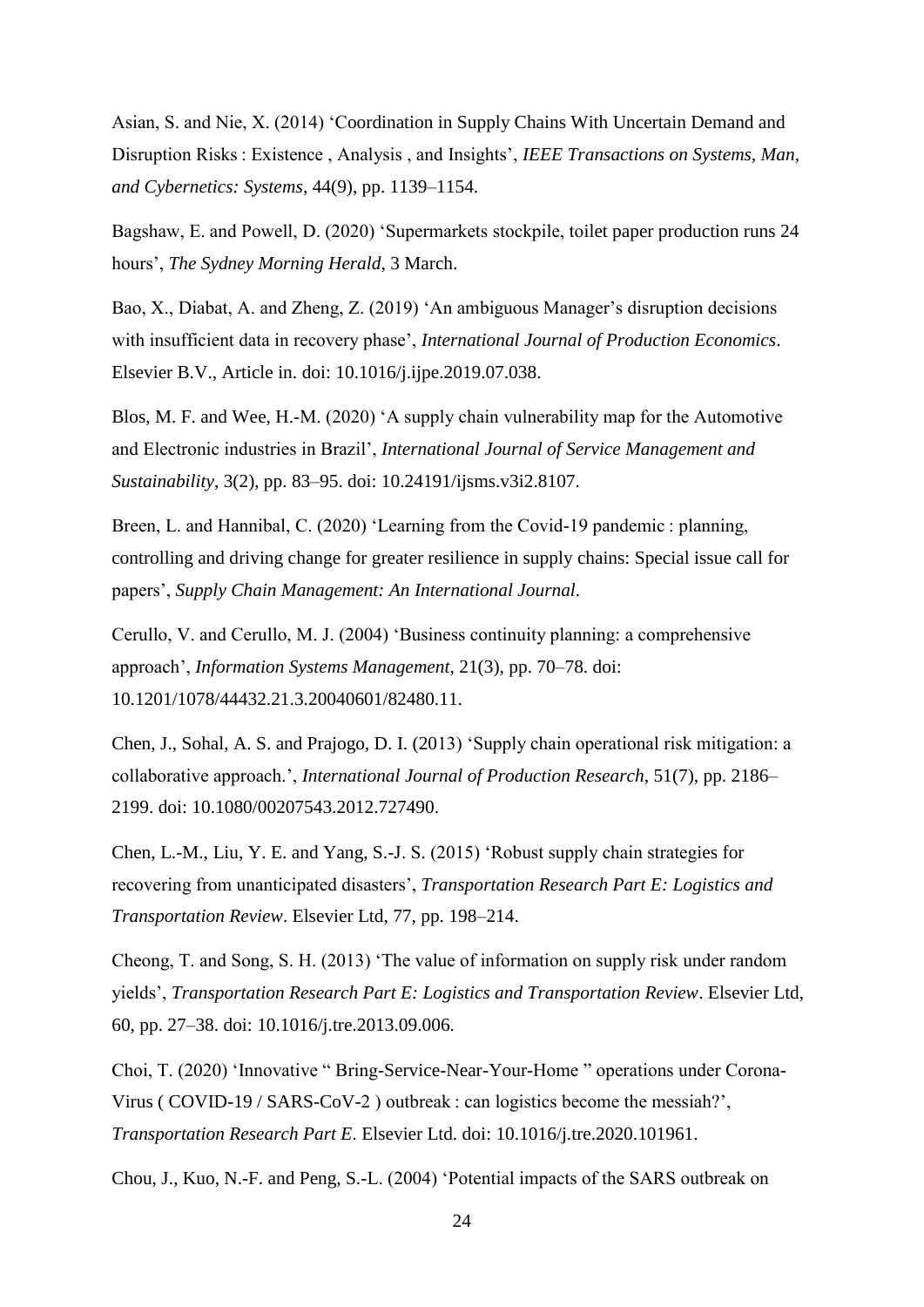Taiwan's economy', *Asian Economic Papers*, 3(1), pp. 84–99. doi: 10.1162/1535351041747969.

Chowdhury, P., Lau, K. H. and Pittayachawan, S. (2016) 'Supply risk mitigation of small and medium enterprises: a social capital approach', in *The Proceedings of 21st International Symposium on Logistics*. Centre for Concurrent Enterprise, Nottingham University, pp. 37– 44.

Chowdhury, P., Lau, K. H. and Pittayachawan, S. (2019) 'Operational supply risk mitigation of SME and its impact on operational performance: a social capital perspective', *International Journal of Operations & Production Management*, 39(4), pp. 478–502.

Darom, N. A. *et al.* (2018) 'An inventory model of supply chain disruption recovery with safety stock and carbon emission consideration', *Journal of Cleaner Production*, 197, pp. 1011–1021. doi: 10.1016/j.jclepro.2018.06.246.

Das, A., Gottlieb, S. and Ivanov, D. (2019) 'Managing disruptions and the ripple effect in digital sup-ply chains: empirical case studies, ', in Ivanov, D., Dolgui, A., and Sokolov, B. (eds) *Handbook of the Ripple Effects in the Supply Chain*. Springer, New York, pp. 261–285.

Dasaklis, T. K., Pappis, C. P. and Rachaniotis, N. P. (2012) 'Epidemics control and logistics operations: a review', *International Journal of Production Economics*. Elsevier, 139(2), pp. 393–410. doi: 10.1016/j.ijpe.2012.05.023.

DuHadway, S., Carnovale, S. and Hazen, B. (2017) 'Understanding risk management for intentional supply chain disruptions: risk detection, risk mitigation, and risk recovery', *Annals of Operations Research*. Springer US, pp. 1–20. doi: 10.1007/s10479-017-2452-0.

Eiselt, H. A. and Sandblom, C.-L. (2019) 'Methods for nonlinearly constrained problems', in *Nonlinear Optimization*. Springer, pp. 243–278. doi: 10.1007/978-3-030-19462-8\_7.

Elliott, R., Thomas, C. and Muhammad, K. (2019) *BCI supply chain resilience report*. London: Business Continuity Institute.

Fan, Y. and Stevenson, M. (2018) 'A review of supply chain risk management: definition, theory, and research agenda', *International Journal of Physical Distribution & Logistics Management*, 48(3), pp. 205–230.

Fathollahi-Fard, A. M., Govindan, K., *et al.* (2019) 'A green home health care supply chain: new modified simulated annealing algorithms', *Journal of Cleaner Production*. Elsevier Ltd,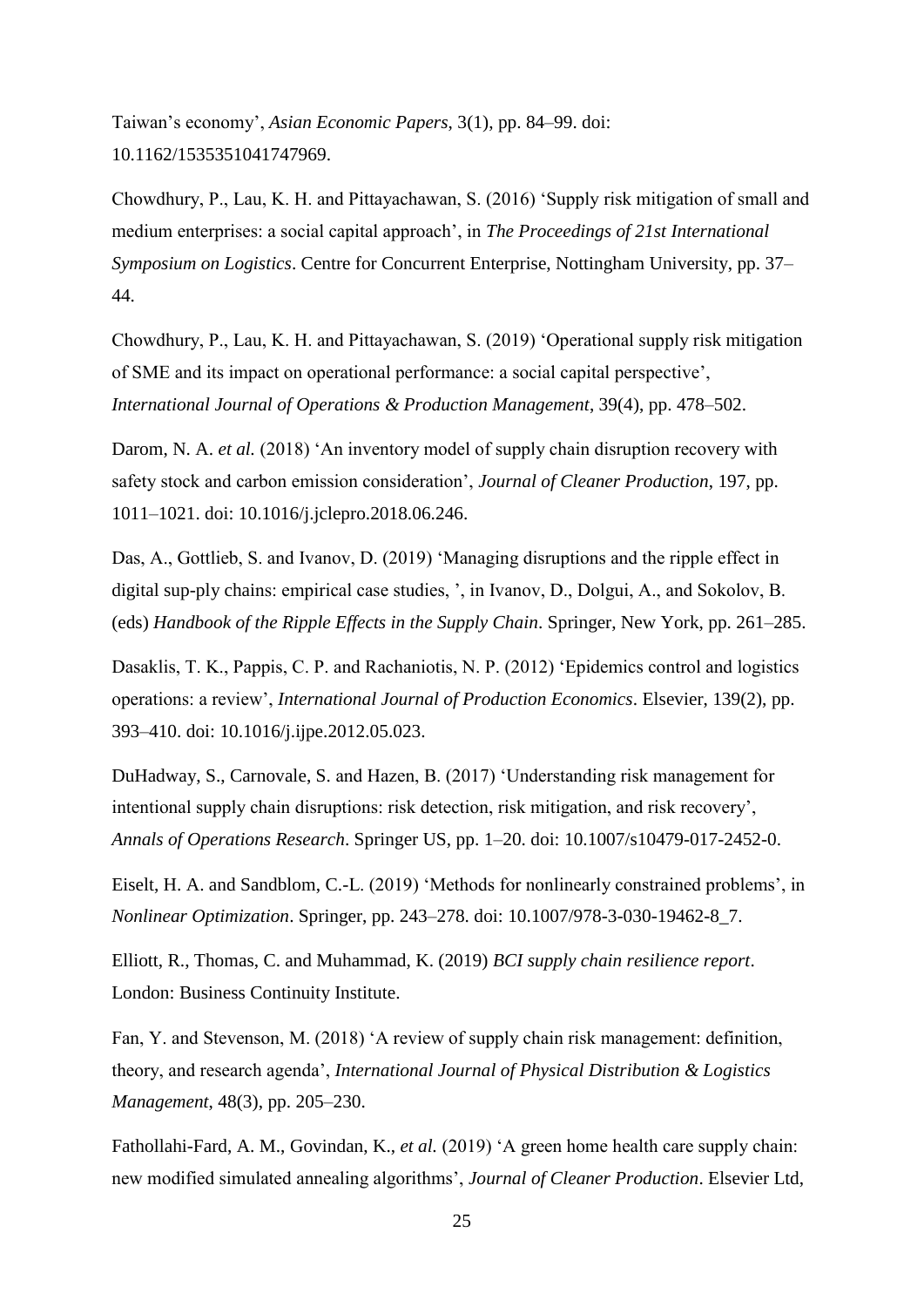240, p. 118200. doi: 10.1016/j.jclepro.2019.118200.

Fathollahi-Fard, A. M., Ranjbar-Bourani, M., *et al.* (2019) 'Novel modifications of social engineering optimizer to solve a truck scheduling problem in a cross-docking system', *Computers and Industrial Engineering*. Elsevier, 137, p. 106103. doi: 10.1016/j.cie.2019.106103.

Fathollahi-Fard, A. M. *et al.* (2020) 'An adaptive Lagrangian relaxation-based algorithm for a coordinated water supply and wastewater collection network design problem', *Information Sciences*. Elsevier Inc., 512, pp. 1335–1359. doi: 10.1016/j.ins.2019.10.062.

Fortune (2020) *Fortune 1000*. Available at: https://fortune.com/2020/02/21/fortune-1000 coronavirus-china-supply-chain-impact/ (Accessed: 20 April 2020).

Glenn Richey Jr, R., Skipper, J. B. and Hanna, J. B. (2009) 'Minimizing supply chain disruption risk through enhanced flexibility', *International Journal of Physical Distribution & Logistics Management*, 39(5), pp. 404–427.

Haren, P. and Simchi-Levi, D. (2020) 'How Coronavirus could impact the global supply chain by mid-March', *Harvard Business Review*.

Hendricks, K. B. and Singhal, V. R. (2003) 'The effect of supply chain glitches on shareholder wealth', *Journal of Operations Management*, 21(5), pp. 501–522.

Hendricks, K. B. and Singhal, V. R. (2005) 'Association between supply chain glitches and operating performance', *Management Science*, 51(5), pp. 695–711.

Hishamuddin, H., Sarker, R. A. and Essam, D. (2012) 'A disruption recovery model for a single stage production-inventory system', *European Journal of Operational Research*. Elsevier B.V., 222(3), pp. 464–473.

Hishamuddin, H., Sarker, R. A. and Essam, D. (2013) 'A recovery model for a two-echelon serial supply chain with consideration of transportation disruption', *Computers & Industrial Engineering*, 64(2), pp. 552–561.

Hishamuddin, H., Sarker, R. A. and Essam, D. (2014) 'A recovery mechanism for a two echelon supply chain system under supply disruption', *Economic Modelling*. Elsevier B.V., 38, pp. 555–563.

Hishamuddin, H., Sarker, R. and Essam, D. (2015a) 'A recovery model for a supply chain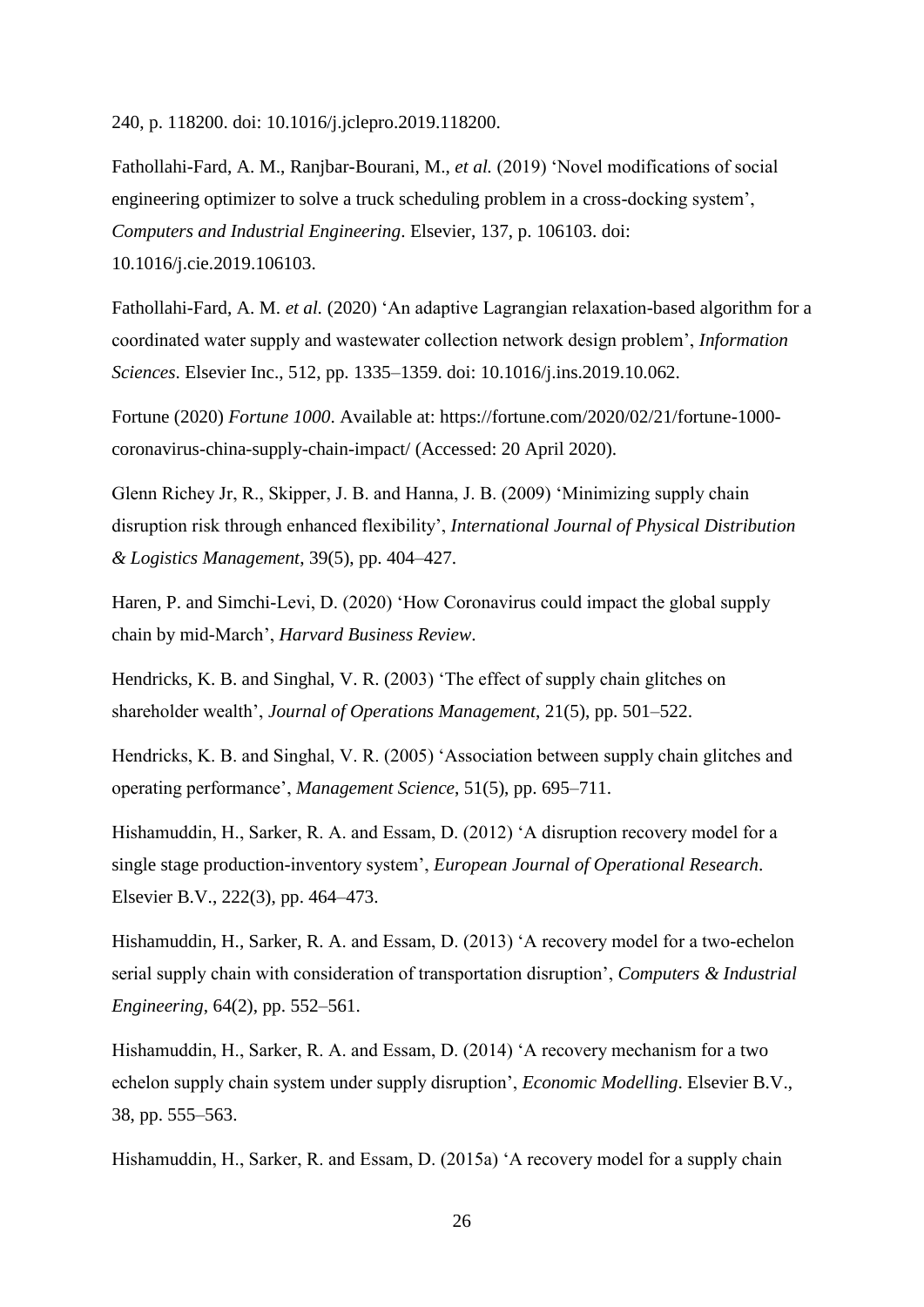system with multiple suppliers subject to supply disruption', *Journal of Engineering Science and Technology*, 10, pp. 89–101.

Hishamuddin, H., Sarker, R. and Essam, D. (2015b) 'A simulation model of a three echelon supply chain system with multiple suppliers subject to supply and transportation disruptions', *IFAC Proceedings Volumes (IFAC-PapersOnline)*. Elsevier Ltd., 48(3), pp. 2036–2040. doi: 10.1016/j.ifacol.2015.06.388.

Hou, J., Zeng, A. Z. and Zhao, L. (2010) 'Coordination with a backup supplier through buyback contract under supply disruption', *Transportation Research Part E: Logistics and Transportation Review*. Elsevier Ltd, 46(6), pp. 881–895. doi: 10.1016/j.tre.2010.03.004.

Huang, H., Zeng, N. and Xu, H. (2018) 'Procurement mechanism for dual sourcing and emergency production under capacity constraint', *Computers and Industrial Engineering*. Elsevier, 119, pp. 204–218. doi: 10.1016/j.cie.2018.03.019.

Huber, C., Finelli, L. and Stevens, W. (2018) 'The economic and social burden of the 2014 Ebola outbreak in West Africa', *The Journal of Infectious Diseases*, 218(Supplement\_5), pp. 698–704.

Hudecheck, M. *et al.* (2020) 'How companies can respond to the coronavirus', *MIT Sloan Management Review*.

Iswara, A. (2020) '35 manufacturers ramp up capacity to produce COVID-19 protective gear', *The Jakarta Post*, 7 April.

Ivanov, D. *et al.* (2016) 'Disruption-driven supply chain (re)-planning and performance impact assessment with consideration of pro-active and recovery policies', *Transportation Research Part E: Logistics and Transportation Review*. Elsevier Ltd, 90, pp. 7–24. doi: 10.1016/j.tre.2015.12.007.

Ivanov, D. *et al.* (2017) 'Literature review on disruption recovery in the supply chain', *International Journal of Production Research*. Taylor & Francis, 55(20), pp. 6158–6174. doi: 10.1080/00207543.2017.1330572.

Ivanov, D. (2019) 'Disruption tails and revival policies: A simulation analysis of supply chain design and production-ordering systems in the recovery and post-disruption periods', *Computers and Industrial Engineering*. Elsevier, 127, pp. 558–570. doi: 10.1016/j.cie.2018.10.043.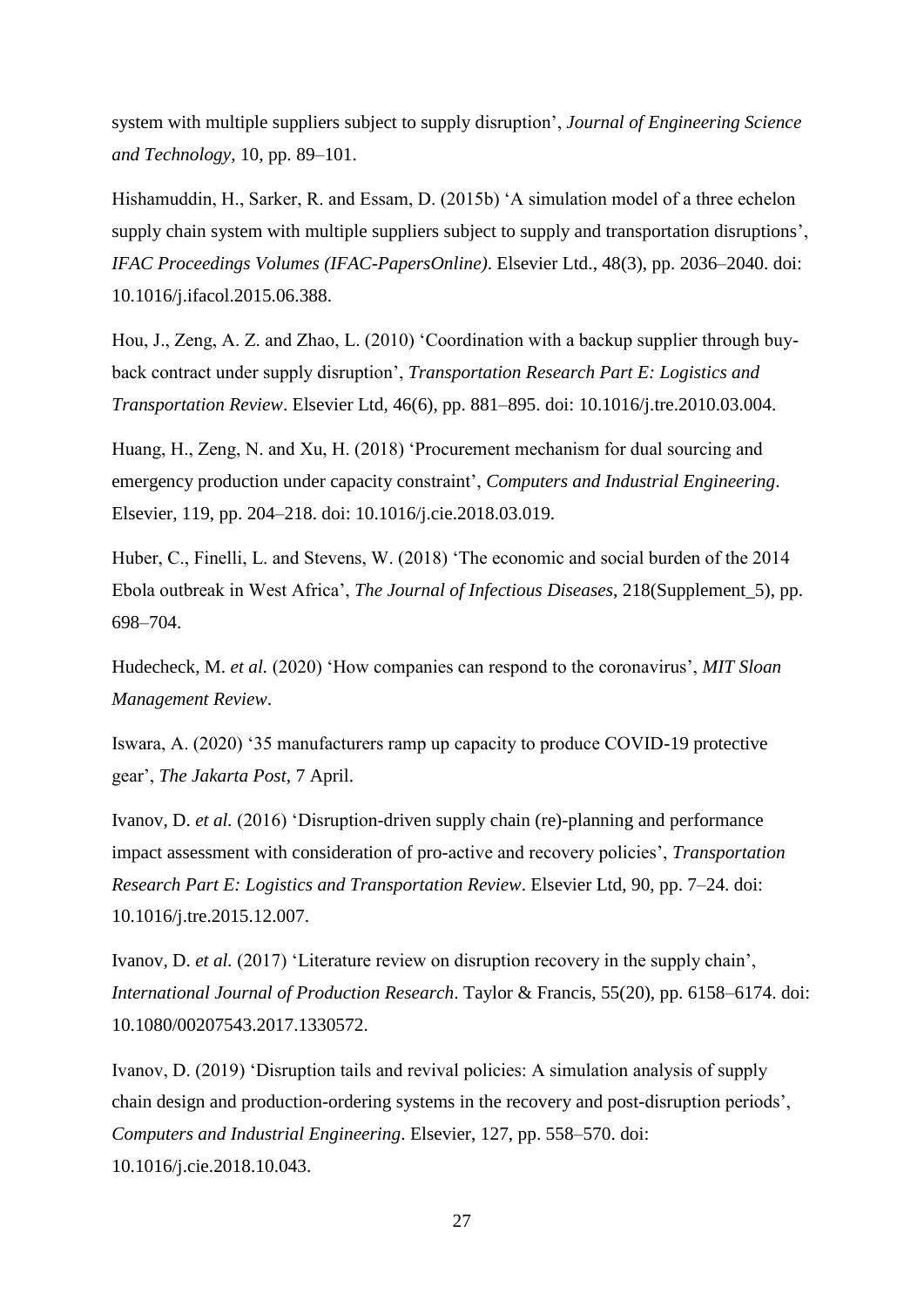Ivanov, D. (2020a) 'Predicting the impacts of epidemic outbreaks on global supply chains: a simulation-based analysis on the coronavirus outbreak (COVID-19/SARS-CoV-2) case', *Transportation Research Part E: Logistics and Transportation Review*. Elsevier, 136, p. 101922. doi: 10.1016/j.tre.2020.101922.

Ivanov, D. (2020b) 'Viable supply chain model: integrating agility, resilience and sustainability perspec- tives. Lessons from and thinking beyond the COVID-19 pandemic', *Annals of Operations Research*.

Ivanov, D. and Dolgui, A. (2020a) 'A digital supply chain twin for managing the disruption risks and resilience in the era of Industry 4.0', *Production Planning & Control*.

Ivanov, D. and Dolgui, A. (2020b) 'Viability of intertwined supply networks: extending the supply chain resilience angles towards survivability. a position paper motivated by COVID-19 outbreak', *International Journal of Production Research*. Taylor & Francis, pp. 1–12. doi: 10.1080/00207543.2020.1750727.

Ivanov, D., Dolgui, A. and Sokolov, B. (2019) 'The impact of digital technology and Industry 4.0 on the ripple effect and supply chain risk analytics', *International Journal of Production Research*. Taylor & Francis, 57(3), pp. 829–846. doi: 10.1080/00207543.2018.1488086.

Ivanov, D., Pavlov, A. and Sokolov, B. (2014) 'Optimal distribution (re)planning in a centralized multi-stage supply network under conditions of the ripple effect and structure dynamics', *European Journal of Operational Research*, 237(2), pp. 758–770. doi: 10.1016/j.ejor.2014.02.023.

Ivanov, D., Sokolov, B. and Pavlov, A. (2013) 'Dual problem formulation and its application to optimal redesign of an integrated production-distribution network with structure dynamics and ripple effect considerations', *International Journal of Production Research*, 51(18), pp. 5386–5403. doi: 10.1080/00207543.2013.774503.

Johanis, D. (2007) 'How Toronto Pearson International Airport applied lessons from SARS to develop a pandemic response plan', *Journal of Business Continuity & Emergency Planning*, 1(4), pp. 356–368.

Koonin, L. M. (2020) 'Novel coronavirus disease (COVID-19) outbreak: now is the time to refresh pandemic plans', *Journal of Business Continuity & Emergency Planning*, 13(4), pp. 1–15.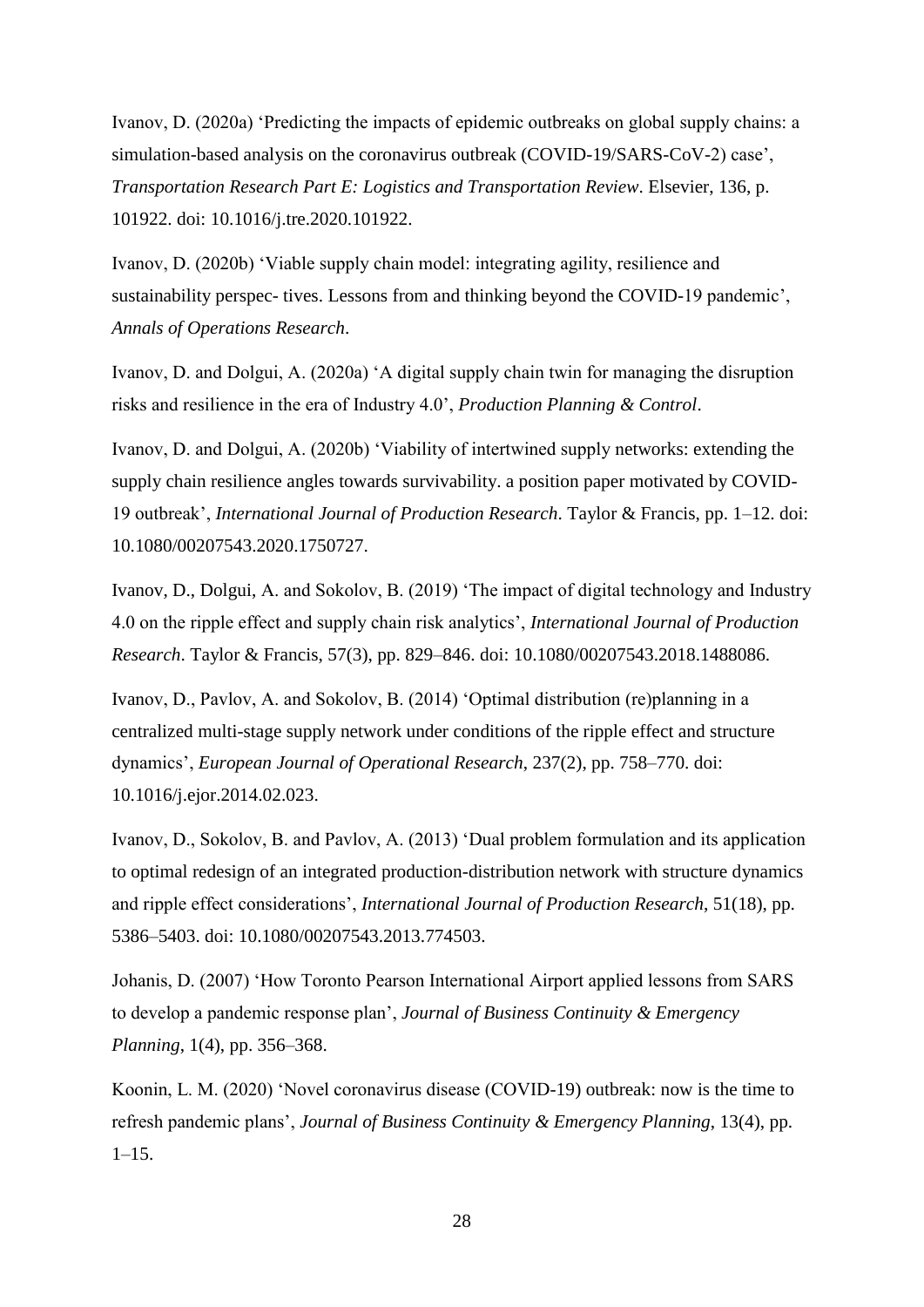Koyuncu, M. and Erol, R. (2010) 'Optimal resource allocation model to mitigate the impact of pandemic influenza: a case study for Turkey', *Journal of Medical Systems*, 34(1), pp. 61– 70. doi: 10.1007/s10916-008-9216-y.

Laing, T. (2020) 'The economic impact of the Coronavirus 2019 (Covid-2019): implications for the mining industry', *The Extractive Industries and Society*. Elsevier Ltd. doi: 10.1016/j.exis.2020.04.003.

Lavastre, O., Gunasekaran, A. and Spalanzani, A. (2012) 'Supply chain risk management in French companies', *Decision Support Systems*, 52(4), pp. 828–838.

Lee, H. L. *et al.* (2020) 'The effects of COVID-19 on global supply chains: responsiveness, resilience, and restoration (3Rs): Special issue call for papers', *Journal of Operations Management*.

Linton, T. and Vakil, B. (2020) 'Coronavirus is proving we need more resilient supply chains', *Harvard Business Review*.

Lücker, F., Seifert, R. W. and Biçer, I. (2019) 'Roles of inventory and reserve capacity in mitigating supply chain disruption risk', *International Journal of Production Research*. Taylor & Francis, 57(4), pp. 1238–1249. doi: 10.1080/00207543.2018.1504173.

Mogaji, E. (2020) 'Financial vulnerability during a pandemic: insights for coronavirus disease (COVID-19)', *SSRN Electronic Journal*, 2020(5), pp. 57–63. doi: 10.2139/ssrn.3564702.

Norrman, A. and Jansson, U. (2004) 'Ericsson's proactive supply chain risk management approach after a serious sub‐supplier accident', *International Journal of Physical Distribution & Logistics Management*, 34(5), pp. 434–456. doi: doi:10.1108/09600030410545463.

Pal, B., Sana, S. S. and Chaudhuri, K. (2014) 'A multi-echelon production–inventory system with supply disruption', *Journal of Manufacturing Systems*. The Society of Manufacturing Engineers, 33(2), pp. 262–276.

Paul, S. K., Sarker, R., *et al.* (2019) *A mathematical modelling approach for managing sudden disturbances in a three-tier manufacturing supply chain*, *Annals of Operations Research*. Springer US. doi: 10.1007/s10479-019-03251-w.

Paul, S. K., Asian, S., *et al.* (2019) 'Managing sudden transportation disruptions in supply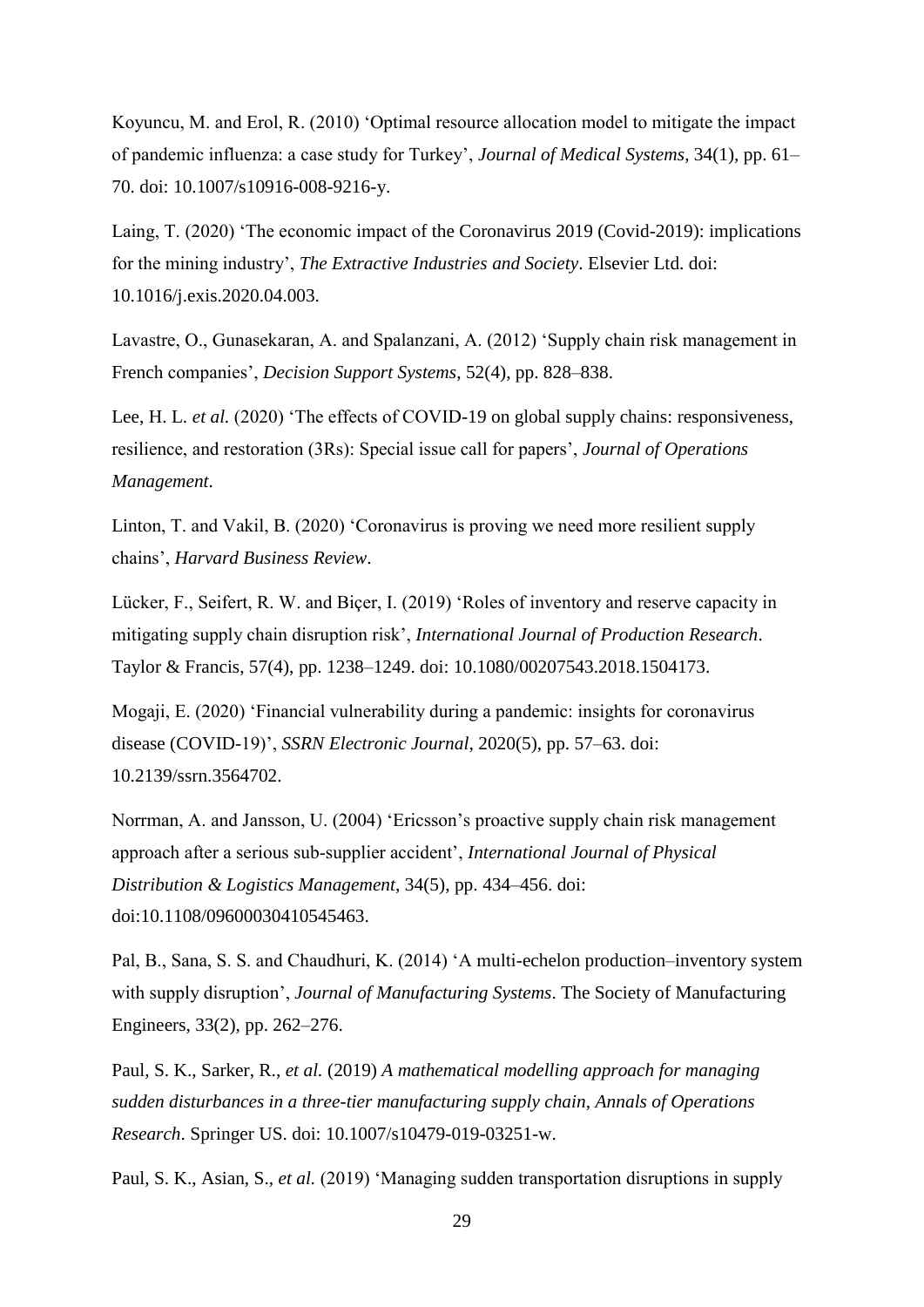chains under delivery delay and quantity loss', *Annals of Operations Research*, 273(1–2), pp. 783–814. doi: 10.1007/s10479-017-2684-z.

Paul, Sanjoy Kumar, Sarker, R. and Essam, D. (2014) 'Managing real-time demand fluctuation under a supplier-retailer coordinated system', *International Journal of Production Economics*, 158, pp. 231–243.

Paul, S.K., Sarker, R. and Essam, D. (2014) 'Real time disruption management for a twostage batch production-inventory system with reliability considerations', *European Journal of Operational Research*, 237(1), pp. 113–128. doi: 10.1016/j.ejor.2014.02.005.

Paul, S. K., Sarker, R. and Essam, D. (2015a) 'A disruption recovery plan in a three-stage production-inventory system', *Computers and Operations Research*, 57, pp. 60–72. doi: 10.1016/j.cor.2014.12.003.

Paul, S. K., Sarker, R. and Essam, D. (2015b) 'Managing disruption in an imperfect production-inventory system', *Computers & Industrial Engineering*, 84, pp. 101–112. doi: 10.1016/j.cie.2014.09.013.

Paul, S. K., Sarker, R. and Essam, D. (2016) 'A reactive mitigation approach for managing supply disruption in a three-tier supply chain', *Journal of Intelligent Manufacturing*, pp. 1– 17. doi: 10.1007/s10845-016-1200-7.

Paul, S. K., Sarker, R. and Essam, D. (2017) 'A Quantitative Model for Disruption Mitigation in a Supply Chain', *European Journal of Operational Research*, 257(3), pp. 881–895.

Paul, S. K. and Shams, R. (2018) 'A quantitative and simulation model for managing sudden supply delay with fuzzy demand and safety stock', *International Journal of Production Research*, 56(13), pp. 4377–4395.

Pavlov, A., Ivanov, D., Werner, F., *et al.* (2019) 'Integrated detection of disruption scenarios, the ripple effect dispersal and recovery paths in supply chains', *Annals of Operations Research*. Springer US, pp. 1–23. doi: 10.1007/s10479-019-03454-1.

Pavlov, A., Ivanov, D., Pavlov, D., *et al.* (2019) 'Optimization of network redundancy and contingency planning in sustainable and resilient supply chain resource management under conditions of structural dynamics', *Annals of Operations Research*. Springer US, pp. 1–30. doi: 10.1007/s10479-019-03182-6.

Peck, H. (2005) 'Drivers of supply chain vulnerability: an integrated framework',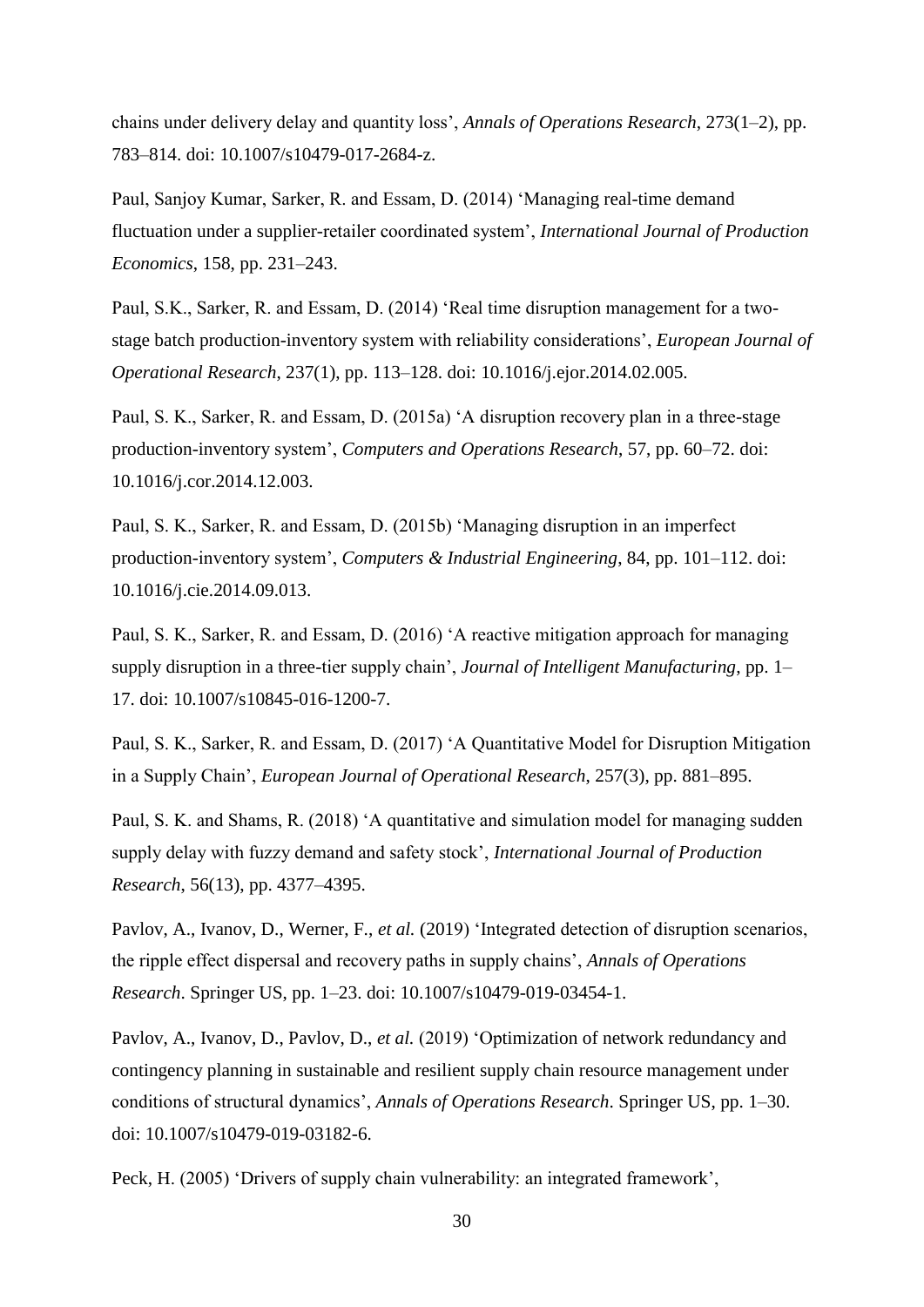*International Journal of Physical Distribution & Logistics Management*, 35(4), pp. 210–232.

Safaeian, M. *et al.* (2019) 'A multi-objective supplier selection and order allocation through incremental discount in a fuzzy environment', *Journal of Intelligent and Fuzzy Systems*, 37(1), pp. 1435–1455. doi: 10.3233/JIFS-182843.

Sawik, T. (2019) 'Disruption mitigation and recovery in supply chains using portfolio approach', *Omega*. Elsevier Ltd, 84, pp. 232–248. doi: 10.1016/j.omega.2018.05.006.

Shao, X.-F. and Dong, M. (2012) 'Supply Disruption and Reactive Strategies in an Assemble-to-Order Supply Chain With Time-Sensitive Demand', *IEEE Transactions on Engineering Management*, 59(2), pp. 201–212.

Shao, X. F. (2012) 'Demand-side reactive strategies for supply disruptions in a multipleproduct system', *International Journal of Production Economics*. Elsevier, 136(1), pp. 241– 252. doi: 10.1016/j.ijpe.2011.11.024.

Silbermayr, L. and Minner, S. (2014) 'A multiple sourcing inventory model under disruption risk', *International Journal of Production Economics*. Elsevier, 149, pp. 37–46. doi: 10.1016/j.ijpe.2013.03.025.

Tang, C. S. (2006) 'Perspectives in supply chain risk management', *International Journal of Production Economics*, 103(2), pp. 451–488. doi: 10.1016/j.ijpe.2005.12.006.

Thun, J.-H. and Hoenig, D. (2011) 'An empirical analysis of supply chain risk management in the German automotive industry', *International Journal of Production Economics*, 131(1), pp. 242–249. doi: 10.1016/j.ijpe.2009.10.010.

Vergragt, P., Akenji, L. and Dewick, P. (2014) 'Sustainable production, consumption, and livelihoods: Global and regional research perspectives', *Journal of Cleaner Production*, 63, pp. 1–12.

WHO (2020) *WHO Director-General's opening remarks at the media briefing on COVID-19*. Available at: https://www.who.int/dg/speeches/detail/who-director-general-s-openingremarks-at-the-media-briefing-on-covid-19---11-march-2020 (Accessed: 25 April 2020).

Wilson, M. C. (2007) 'The impact of transportation disruptions on supply chain performance', *Transportation Research Part E: Logistics and Transportation Review*, 43(4), pp. 295–320.